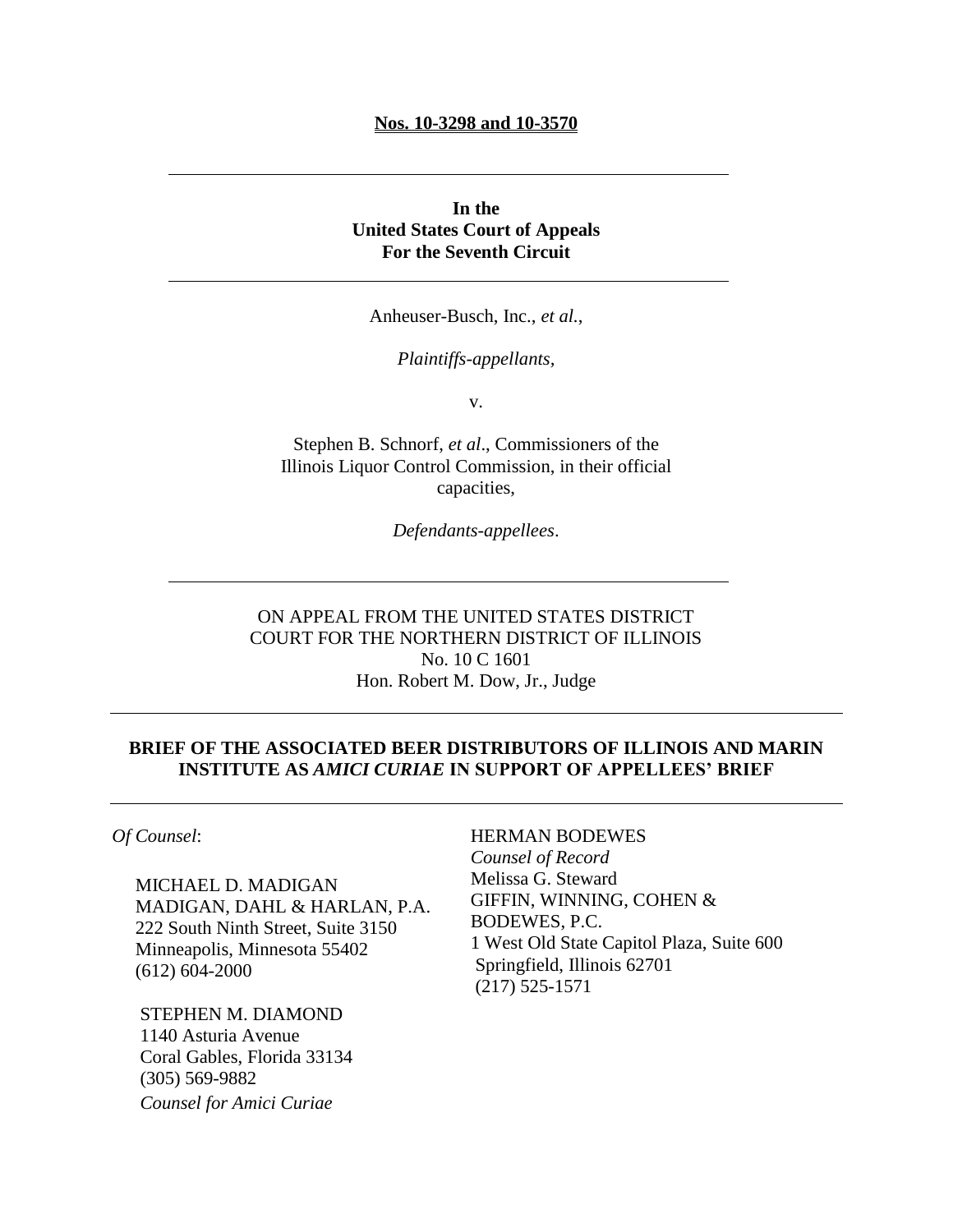## **FED. R. APP. P. AND CIRCUIT RULE 26.1**

## **DISCLOSURE STATEMENT**

The undersigned, counsel of record for *amici curiae* Associated Beer Distributors of Illinois and Marin Institute, hereby furnishes the following information in accordance with Rule 26.1 of the Federal Rules of Appellate Procedure and Rule 26.1 of the Circuit Rules of the United States Court of Appeals for the Seventh Circuit:

(1) The full name of every party or *amicus* the attorney represents:

Associated Beer Distributors of Illinois and Marin Institute

- (2) If such party or *amicus* is a corporation:
- (i) Its parent corporation, if any:

None.

(ii) A list of stockholders that are publicly held companies owning 10% or more of stock in party:

Not applicable.

(3) The names of all law firms whose partners or associates have appeared for the party or *amicus* in the case or are expected to appear for the party in this Court:

Giffin, Winning, Cohen & Bodewes, P.C.

Madigan, Dahl & Harlan, P.A.

Stephen M. Diamond, Esq.

*/s/ Herman G. Bodewes* GIFFIN, WINNING, COHEN & BODEWES, P.C. *Counsel of Record for amici curiae Associated Beer Distributors of Illinois and Marin Institute*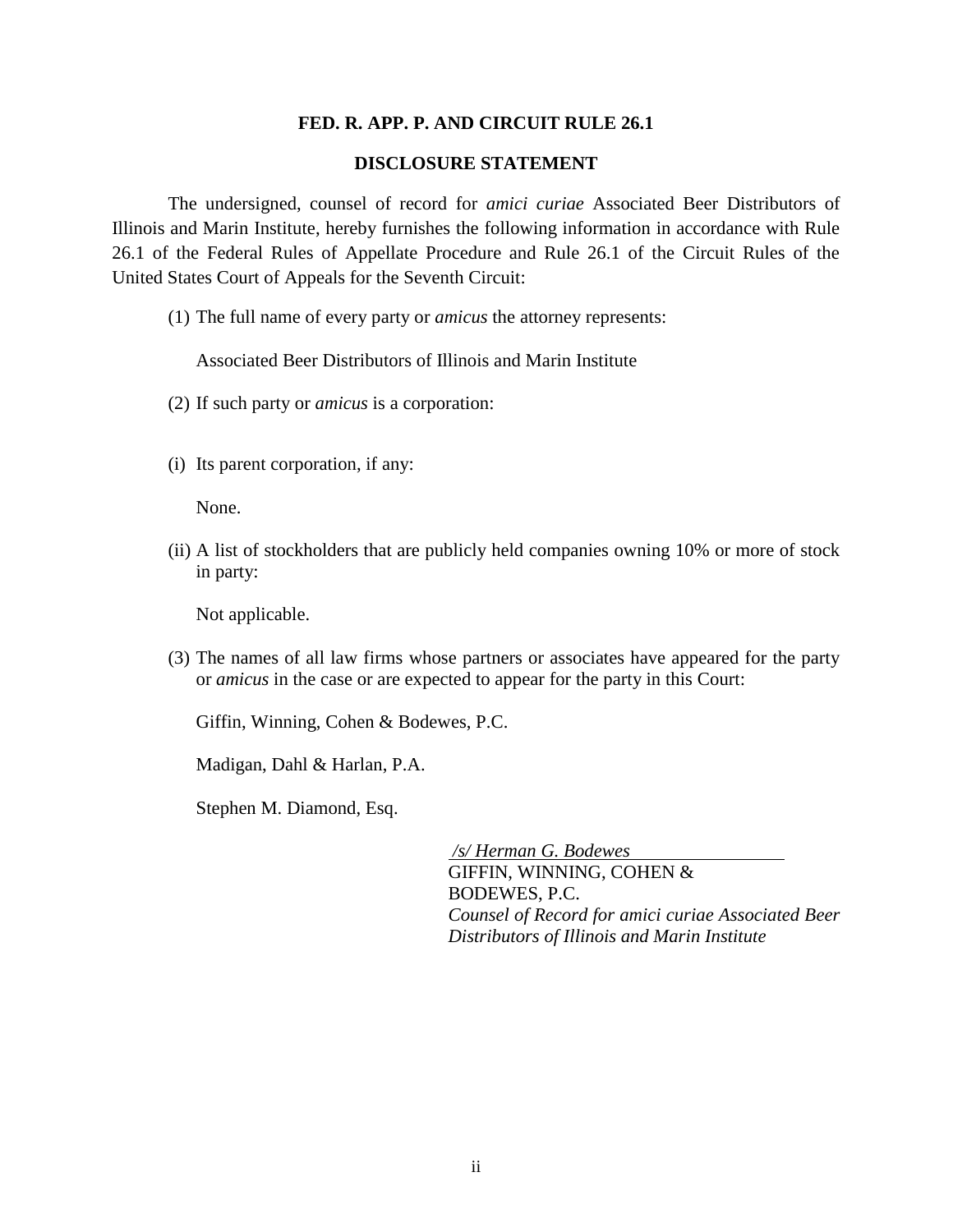## **FED. R. APP. P. AND CIRCUIT RULE 26.1**

## **DISCLOSURE STATEMENT**

The undersigned, counsel of record for *amici curiae* Associated Beer Distributors of Illinois and Marin Institute, hereby furnishes the following information in accordance with Rule 26.1 of the Federal Rules of Appellate Procedure and Rule 26.1 of the Circuit Rules of the United States Court of Appeals for the Seventh Circuit:

(1) The full name of every party or *amicus* the attorney represents:

Associated Beer Distributors of Illinois and Marin Institute

- (2) If such party or *amicus* is a corporation:
- (iii)Its parent corporation, if any:

None.

(iv)A list of stockholders that are publicly held companies owning 10% or more of stock in party:

Not applicable.

(3) The names of all law firms whose partners or associates have appeared for the party or *amicus* in the case or are expected to appear for the party in this Court:

Giffin, Winning, Cohen & Bodewes, P.C.

Madigan, Dahl & Harlan, P.A.

Stephen M. Diamond, Esq.

*/s/Michael D. Madigan* MADIGAN, DAHL & HARLAN, P.A. *Counsel for amici curiae Associated Beer Distributors of Illinois and Marin Institute*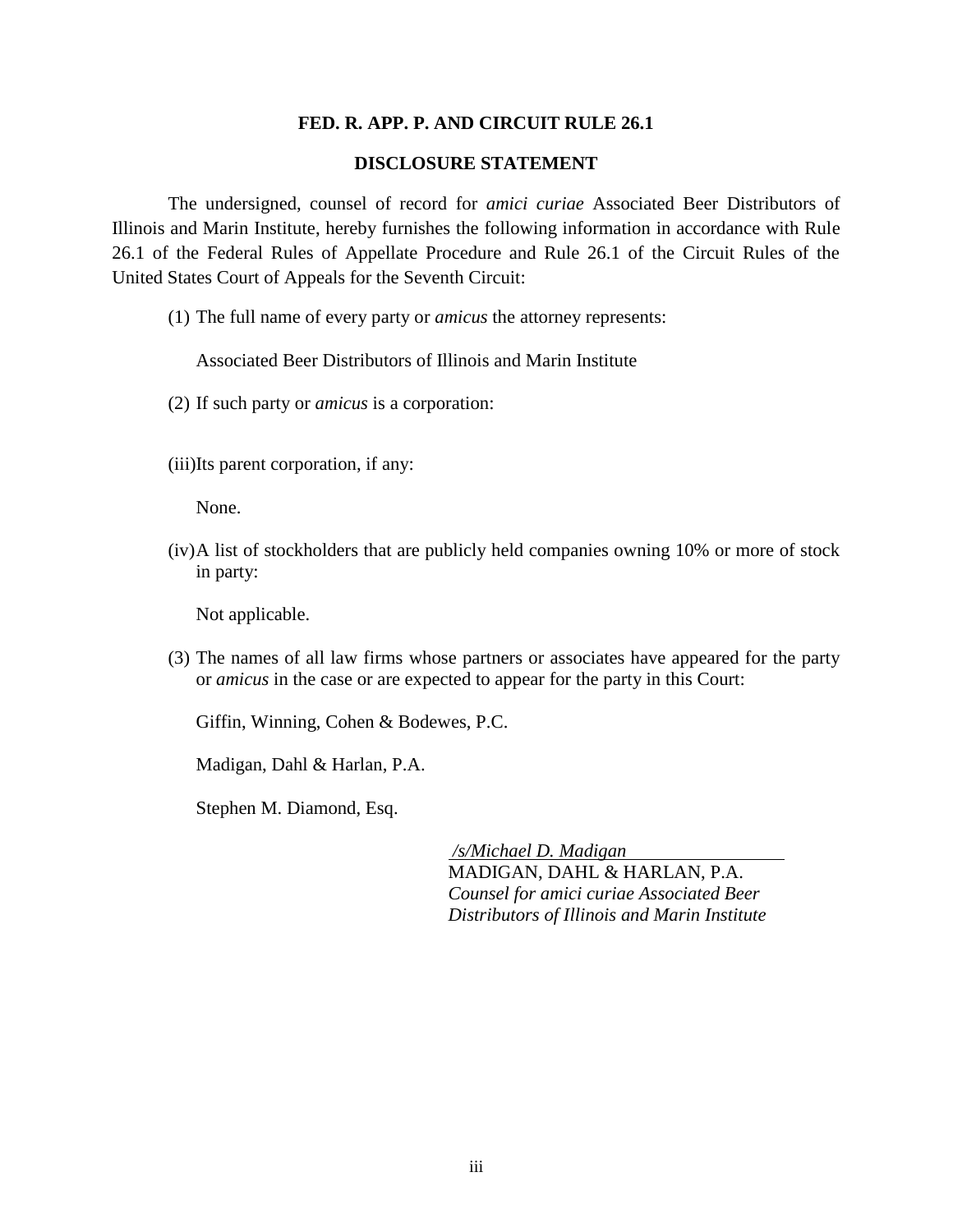## **FED. R. APP. P. AND CIRCUIT RULE 26.1**

## **DISCLOSURE STATEMENT**

The undersigned, counsel of record for *amici curiae* Associated Beer Distributors of Illinois and Marin Institute, hereby furnishes the following information in accordance with Rule 26.1 of the Federal Rules of Appellate Procedure and Rule 26.1 of the Circuit Rules of the United States Court of Appeals for the Seventh Circuit:

(1) The full name of every party or *amicus* the attorney represents:

Associated Beer Distributors of Illinois and Marin Institute

- (2) If such party or *amicus* is a corporation:
- (v) Its parent corporation, if any:

None.

(vi)A list of stockholders that are publicly held companies owning 10% or more of stock in party:

Not applicable.

(3) The names of all law firms whose partners or associates have appeared for the party or *amicus* in the case or are expected to appear for the party in this Court:

Giffin, Winning, Cohen & Bodewes, P.C.

Madigan, Dahl & Harlan, P.A.

Stephen M. Diamond, Esq.

*/s/Stephen M. Diamond* STEPHEN M. DIAMOND, ESQ. *Counsel for amici curiae Associated Beer Distributors of Illinois and Marin Institute*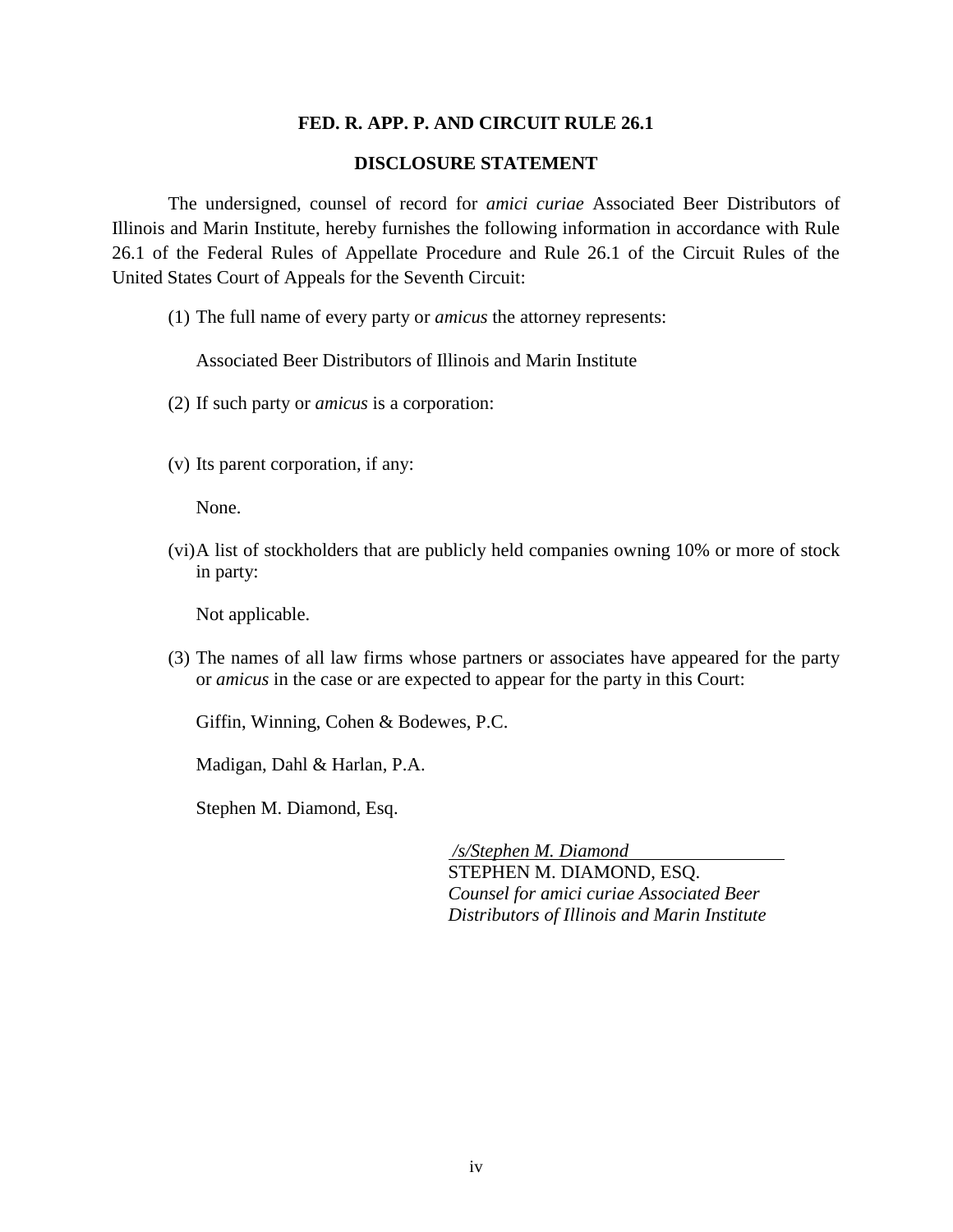# **TABLE OF CONTENTS**

| II.  |  |  |
|------|--|--|
| III. |  |  |
|      |  |  |
|      |  |  |
|      |  |  |
|      |  |  |
|      |  |  |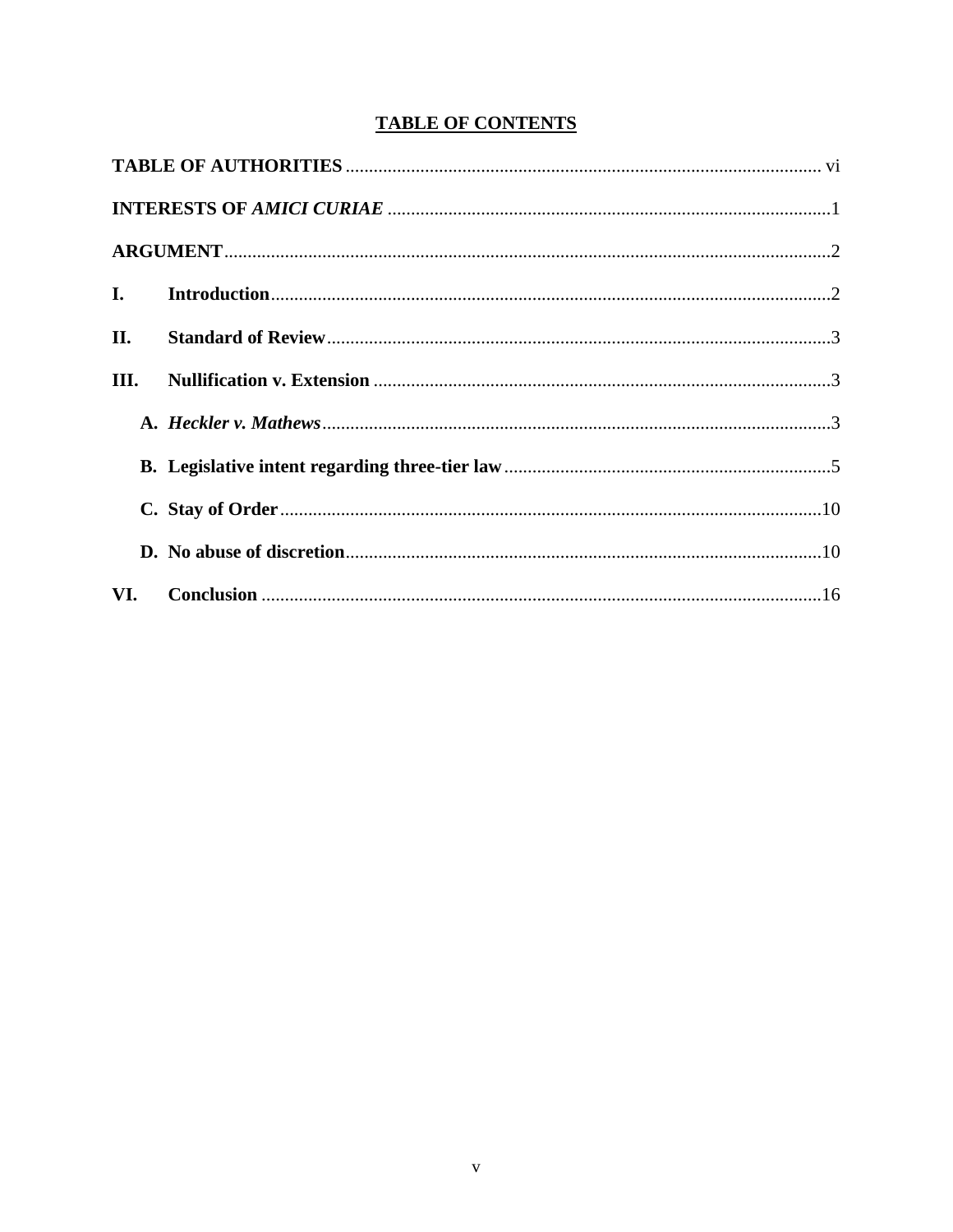# **TABLE OF AUTHORITIES**

| 41 News, Inc. v. County of Lake,                             |
|--------------------------------------------------------------|
| Allen v. Zurich Ins. Co.,                                    |
| Action Wholesale Liquors v. Oklahoma Alcoholic Beverage Laws |
| <b>Enforcement Commission,</b>                               |
| Beskind v. Easley,                                           |
|                                                              |
| Califano v. Westcott,                                        |
|                                                              |
| Costco Wholesale Corp v. Hoen,                               |
| Davis v. Wakelee,                                            |
|                                                              |
| Deitchman v. E.R. Squibb & Sons, Inc.,                       |
| Edwards v. Aetna Life Ins. Co.,                              |
|                                                              |
| Granholm v. Heald,                                           |
|                                                              |
| Harris v. Alcoholic Beverage Control Appeals Board,          |
|                                                              |
| Heckler v. Mathews,                                          |
|                                                              |
| Iowa-De Moines National Bank v. Bennett,                     |
|                                                              |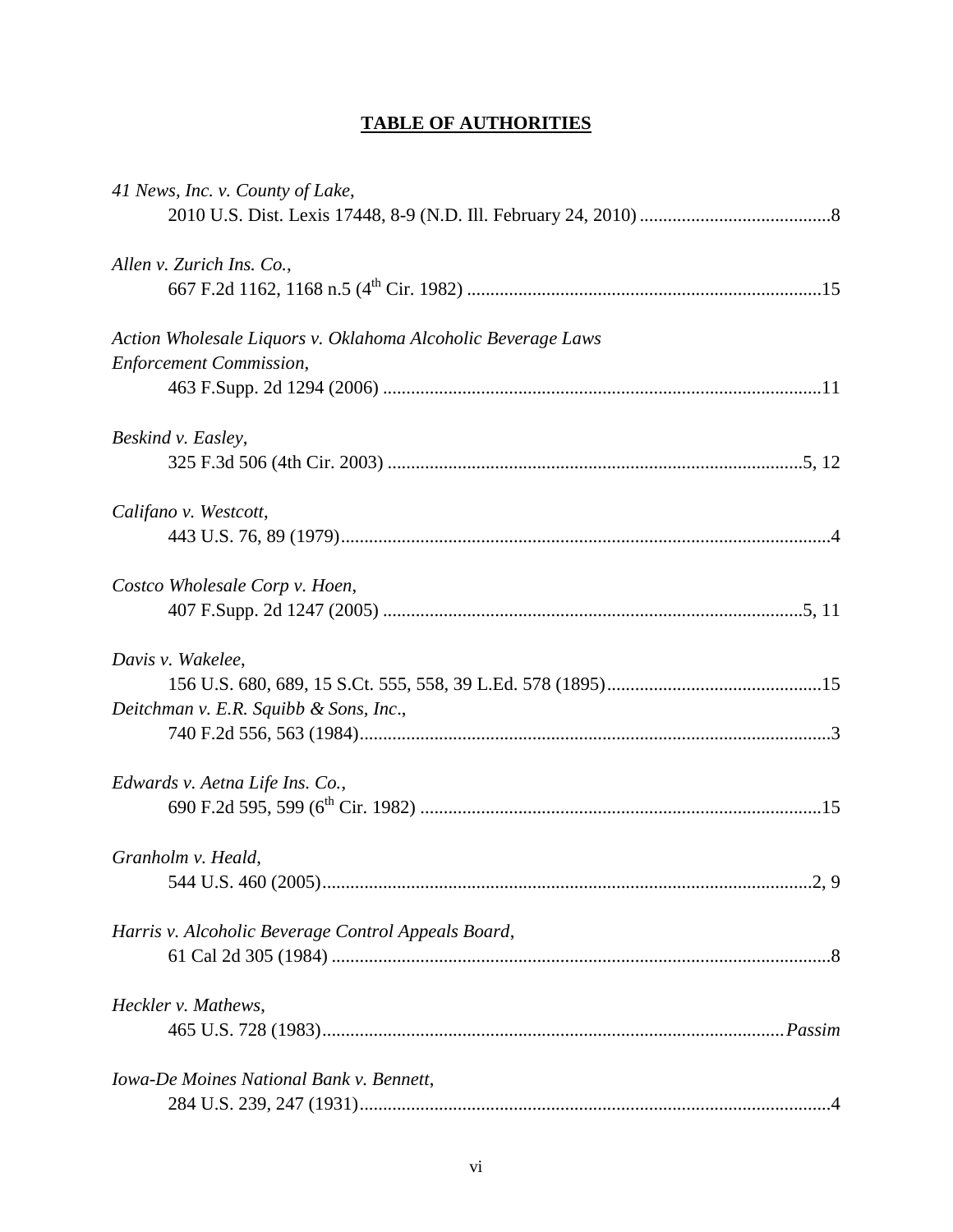| Matter of Cassidy,                                                        |  |
|---------------------------------------------------------------------------|--|
|                                                                           |  |
| National Bank v. Bennett,                                                 |  |
|                                                                           |  |
| National Distributing Co. v. United States Treasury Dept.,                |  |
|                                                                           |  |
| Pennhurst v. Halderman,                                                   |  |
|                                                                           |  |
| Scarano v. Central R. Co.,                                                |  |
|                                                                           |  |
| Ted Sharpenter, Inc. v. Illinois Liquor Control Commission,               |  |
|                                                                           |  |
| Welsh v. United States,                                                   |  |
|                                                                           |  |
| Wine & Spirits Merchandisers, Inc. v. Illinois Liquor Control Commission, |  |
|                                                                           |  |
|                                                                           |  |
| <b>STATE STATUTES</b>                                                     |  |
|                                                                           |  |
| <b>OTHER AUTHORITIES</b>                                                  |  |
|                                                                           |  |
| Raymond B. Fosdick & Albert L. Scott,                                     |  |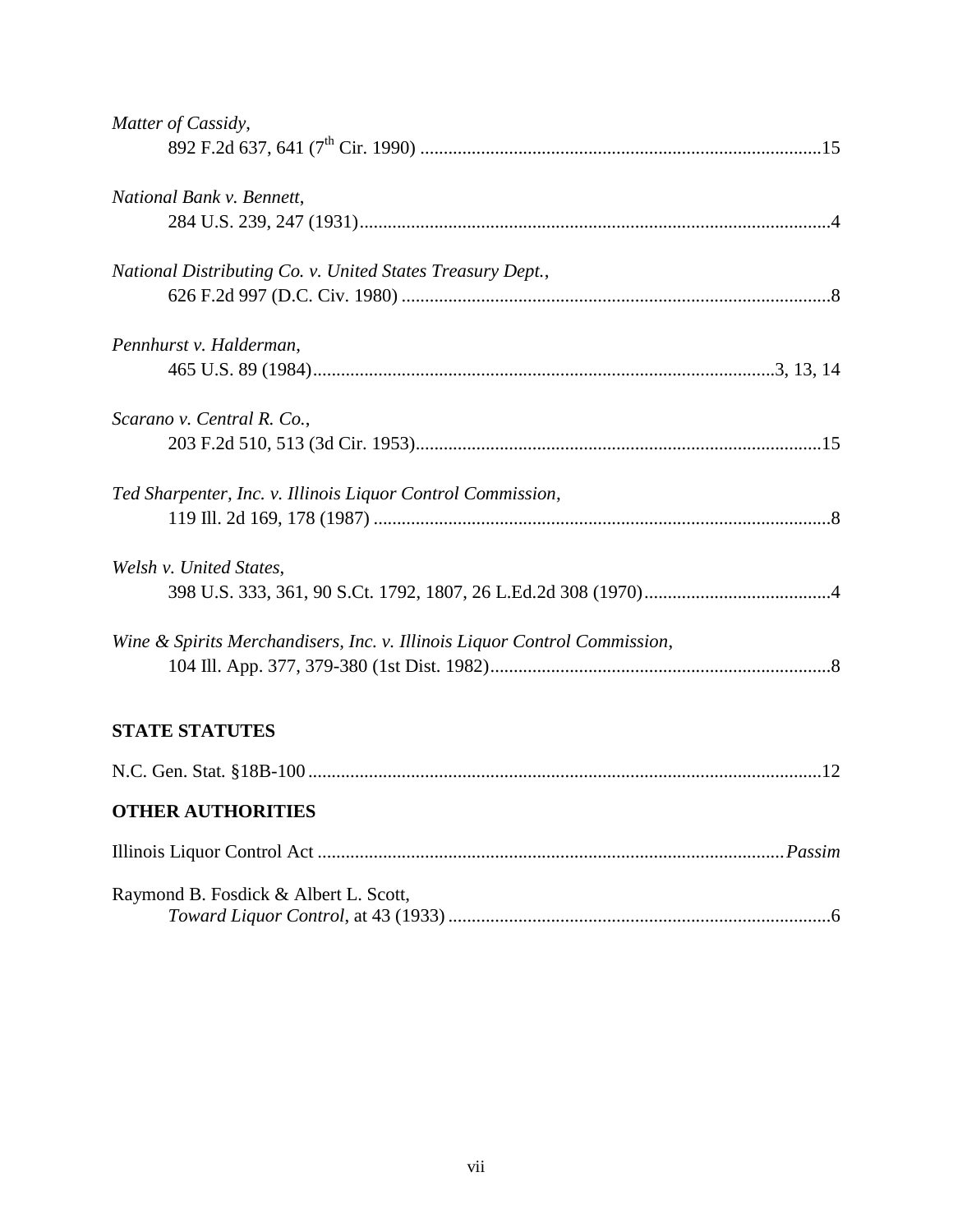#### **INTERESTS OF** *AMICI CURIAE*

Since 1939, the Associated Beer Distributors of Illinois ("ABDI") has served as the state membership organization of the beer wholesaling industry in Illinois. It presently represents over 60 licensed Illinois beer distributors. In 2008, direct sales by Illinois beer distributors reached \$598 million dollars. Illinois beer distributors paid over \$220 million dollars in wages. The total federal, state, and local consumption taxes paid in Illinois on the sale of beer is over \$511 million dollars.

For the past 25 years, Marin Institute has been a nationally-recognized authority on alcohol industry practices and the public health harm caused by underage drinking and adult overconsumption of alcohol. Marin Institute monitors and exposes the alcohol industry"s harmful actions related to products, promotions, and political influence and supports communities in their efforts to reject these damaging activities. In 2009, Marin Institute published a report entitled "Big Beer Duopoly: A Primer for Policymakers and Regulators," which detailed the public health and safety threats posed by consolidation and vertical integration in the beer industry.<sup>1</sup>

This case implicates the essential interests of ABDI, its members, and the Marin Institute. The extension remedy sought by Appellants threatens to dismantle Illinois" three-tier regulatory system. Through this system, Illinois has addressed several fundamental interests: preventing vertical integration of the liquor industry, inhibiting overly aggressive sales and marketing, moderating consumption, collecting taxes, creating orderly distribution and importation systems, and preventing a recurrence of the problems that led to the enactment of Prohibition.

 $\overline{a}$ 

<sup>&</sup>lt;sup>1</sup> This *Amici Curiae* Brief filed in support of the Appellees was authored solely by counsel for Associated Beer Distributors of Illinois and Marin Institute. This Brief was funded by Associated Beer Distributors of Illinois and National Beer Wholesalers Association.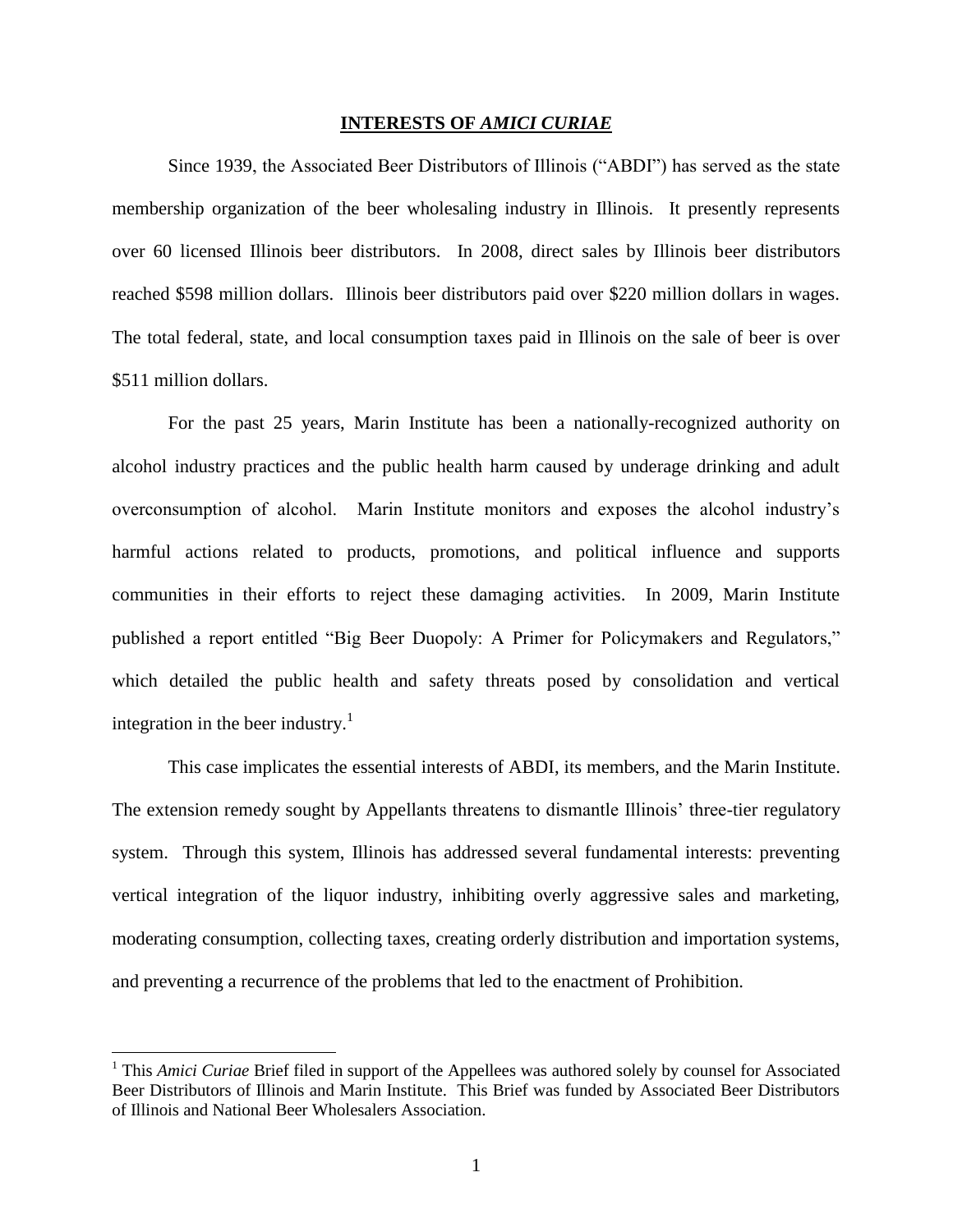The District Court was correct in adopting the remedy of nullification and denying all brewers the right to self-distribute. This remedy, consistent with the intent of the General Assembly, is least disruptive to Illinois" liquor regulatory system. The decision preserved the integrity of the State of Illinois" three-tier system and prevented the world"s largest brewer from vertically integrating the beer industry in Illinois.

#### **ARGUMENT**

## **I**. **Introduction.**

 $\overline{\phantom{a}}$ 

This case arises out of a declaratory judgment action filed by Appellant Anheuser-Busch, Inc. ("ABI") *et al*. challenging the Illinois Liquor Control Commission"s ("ILCC") interpretation of the Illinois Liquor Control Act of 1934 ("Act") as a violative of the Commerce Clause, Procedural Due Process, and the Contract Clause.<sup>2</sup> Judge Dow issued his Memorandum and Order dated September 3, 2010 (hereinafter "Memorandum & Order"). In pertinent part, Judge Dow held that, under the dormant Commerce Clause as construed by *Granholm v. Heald*, 544 U.S. 460 (2005), "Illinois may not permit in-state brewers to distribute their products directly to retailers while withholding that privilege from out-of-state retailers." (SA 37, Short Appendix to Appellant"s Brief). Concluding under *Heckler v. Mathews*, 465 U.S. 728 (1983) that the remedy most consistent with the intent of the Illinois General Assembly was restriction, rather than extension, Judge Dow denied Appellants' request to extend the self-distribution privilege to Appellants and out-of-state brewers and instead held that no brewer may self-distribute in Illinois. In deference to the General Assembly"s ultimate authority over Illinois public policy, Judge Dow stayed his decision to afford the legislature the opportunity to fashion its own remedy. The sole issue on appeal is whether Judge Dow abused his discretion in so ruling.

<sup>&</sup>lt;sup>2</sup> Shortly after filing their Notice of Appeal, Appellants dismissed with prejudice their Contract and Due Process claims.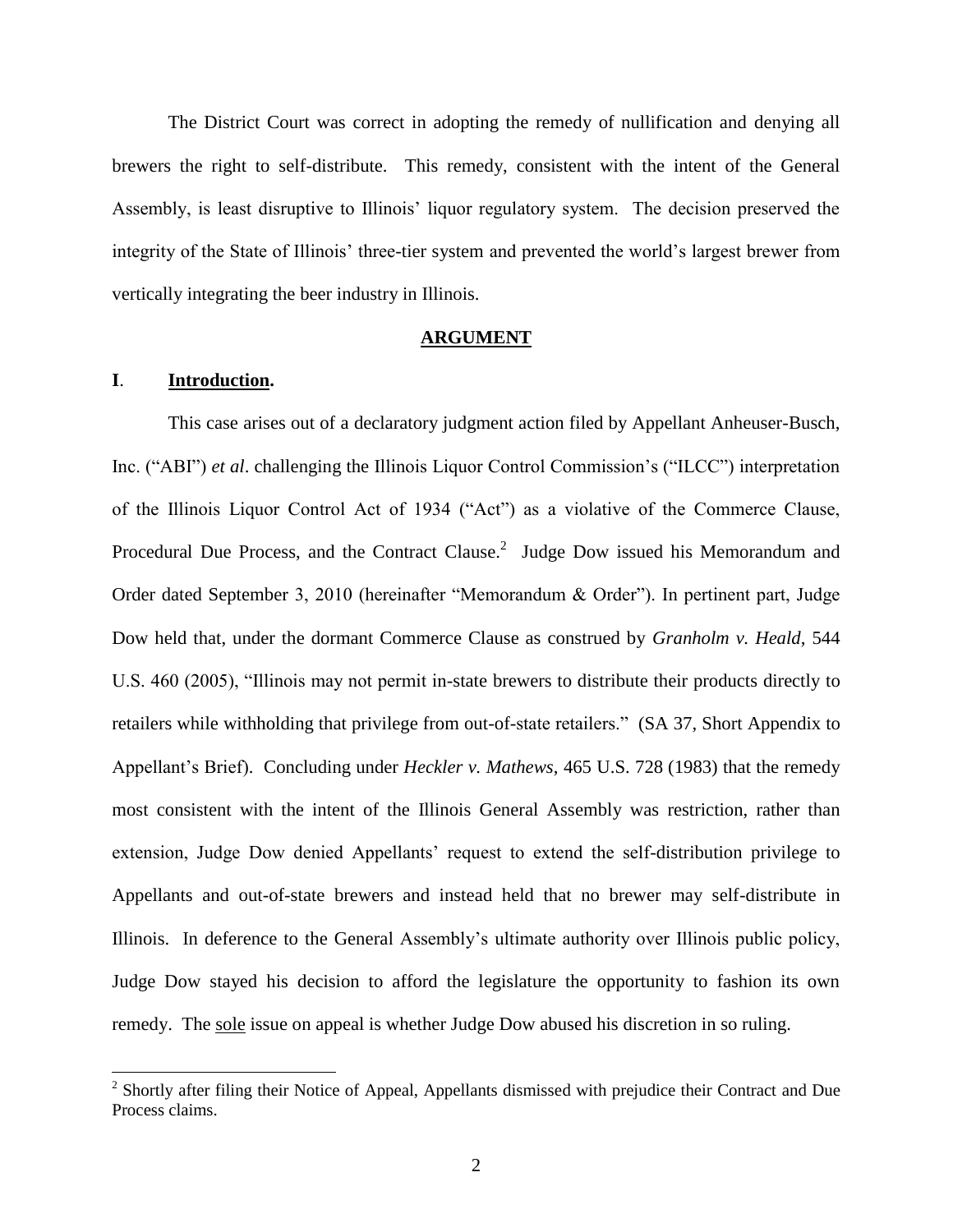Subsequent to Judge Dow"s ruling, the General Assembly passed Senate Bill 754. This Bill would permit small brewers, defined as those producing 15,000 barrels of beer or less, whether located in or out-of-state, to self-distribute their own beer. All other brewers would be prohibited from self-distribution. If signed by the Governor, Senate Bill 754 would moot this appeal.

## **II. Standard of Review.**

As acknowledged by the parties and noted by the District Court, "fashioning the appropriate remedy in this case lies within a court"s "zone of discretion"" Memorandum & Order (SA 38, Short Appendix to Appellant"s Brief) (citing to the June 16, 2010 transcript at 48 and to Appellants' Reply Brief at 14-15), and consequently is subject to review only for abuse of such discretion. Under the abuse of discretion standard of review, "the relevant inquiry is not how the reviewing Judges would have ruled if they had been considering the case in the first place, but rather, whether any reasonable person could agree with the District Court." *Deitchman v. E.R.*  Squibb & Sons, Inc., 740 F.2d 556, 563 (7<sup>th</sup> Cir. 1984). In light of Judge Dow's careful analysis, it is clear that there was no abuse of discretion and that the District Court imposed the correct remedy.<sup>3</sup>

#### **III. Nullification v. Extension.**

 $\overline{a}$ 

## **A.** *Heckler v. Mathews***.**

Contrary to Appellants" assertion, *Heckler v. Mathews*, 465 U.S. 728 (1983) does not reflect a preference for extension rather than nullification. Indeed, citing to a Brandeis opinion,

 $3$  In an effort to avoid this highly deferential standard of review, Appellant mischaracterizes Judge Dow's exercise of discretion in adopting the remedy of nullification as an "error in statutory interpretation." Appellant's Brief at 23. ABI does not and cannot cite any case holding that a decision like that reached by Judge Dow constitutes such an error of law. Judge Dow ruled that *Pennhurst v. Halderman*, 465 U.S. 89 (1984), required, as ABI insisted, that he must assume for purposes of litigation, that the LCC interpretation correctly stated Illinois law. In the absence of such a holding, there would be no constitutional violation and no federal jurisdiction.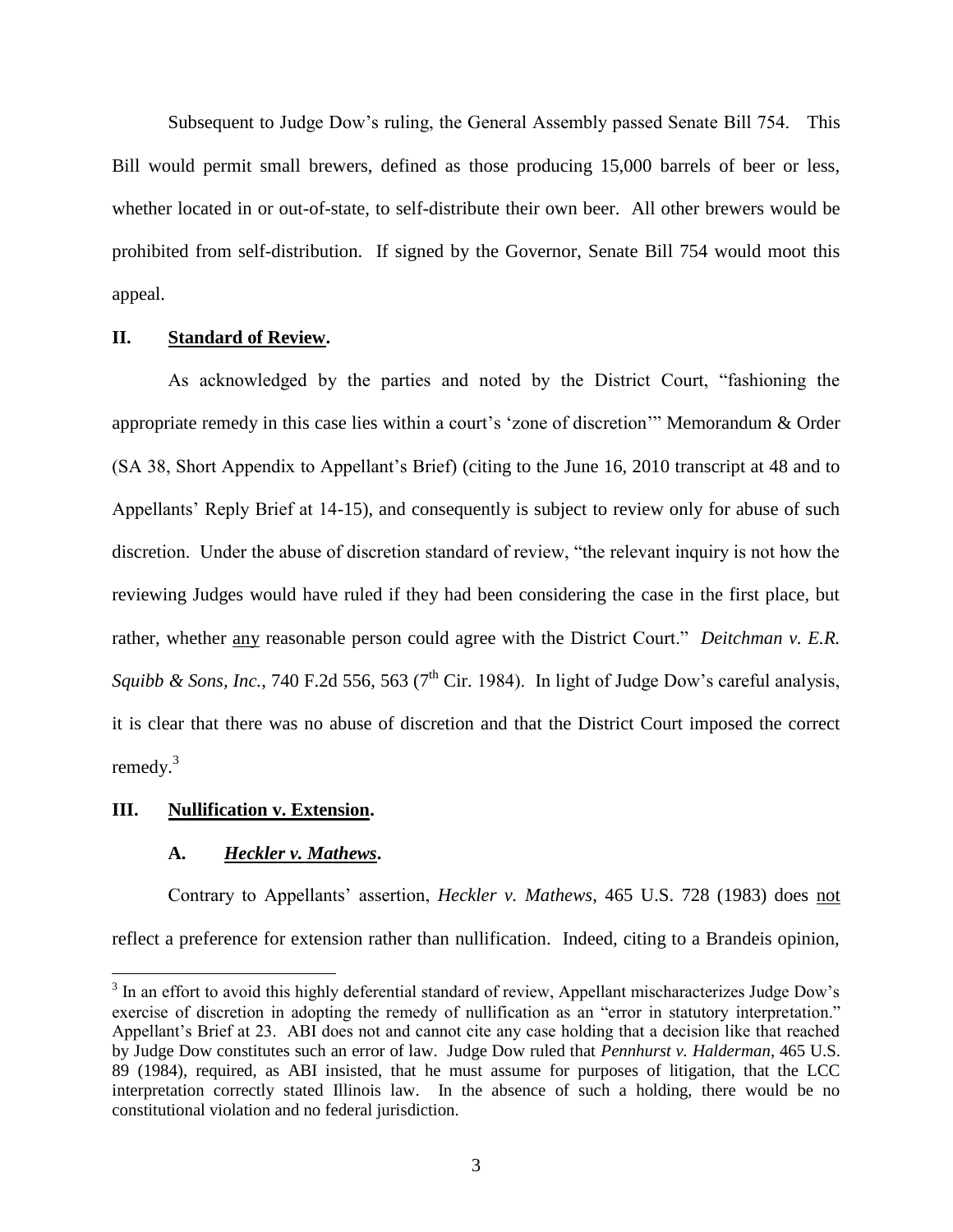the *Heckler* Court noted that "when the 'right invoked is that of equal treatment,' the appropriate remedy is a mandate of equal treatment, a result that can be accomplished by withdrawal of benefits from the favored class as well as by extension of benefits to the excluded class." *Id*. at 740 (emphasis in original); *Iowa-De Moines National Bank v. Bennett*, 284 U.S. 239, 247 (1931). The Court further observed that "we have often recognized that the victims of a discriminatory government program may be remedied by an end to preferential treatment for others." *Id.* at 738,

n. 8.

The *Heckler* Court also stated:

Although the severability clause would prevent a court from redressing the inequality by increasing the benefits payable to appellee, we have never suggested that the injuries caused by a constitutionally underinclusive scheme can be remedied only by extending the program"s benefits to the excluded class. To the contrary, we have noted that a court sustaining such a claim faces "two remedial alternatives: [it] may either declare [the statute] a nullity and order that its benefits not extend to the class that the legislature intended to benefit, or it may extend the coverage of the statute to include those who are aggrieved by the exclusion." *Welsh v. United States*, 398 U.S. 333, 361, 90 S.Ct. 1792, 1807, 26 L.Ed.2d 308 (1970) (Harlan, J., concurring in the result). *See Califano v. Westcott*, 443 U.S. 76, 89-91, 99 S.Ct. 2655, 2663-2664, 61 L.Ed.2d 382 (1979).

*Heckler v. Mathews*, 465 U.S. 728, 738 (1984). In footnote 5, immediately following the language upon which Appellants rely, the *Heckler* Court stated that "the court should not, of course, "use its remedial powers to circumvent the intent of the legislature."" *Id*. at n.5 (quoting in part *Califano v. Westcott*, 443 U.S. 76, 89 (1979)).

*Heckler* thus stands for two propositions. First, the selection of the appropriate remedy (nullification v. extension) is left to the discretion of the trial court. Second, the remedy selected should respect and be consistent with the "intent of the legislature." *Heckler v. Mathews*, 465 U.S. 728, 738-39 n.5 (1984).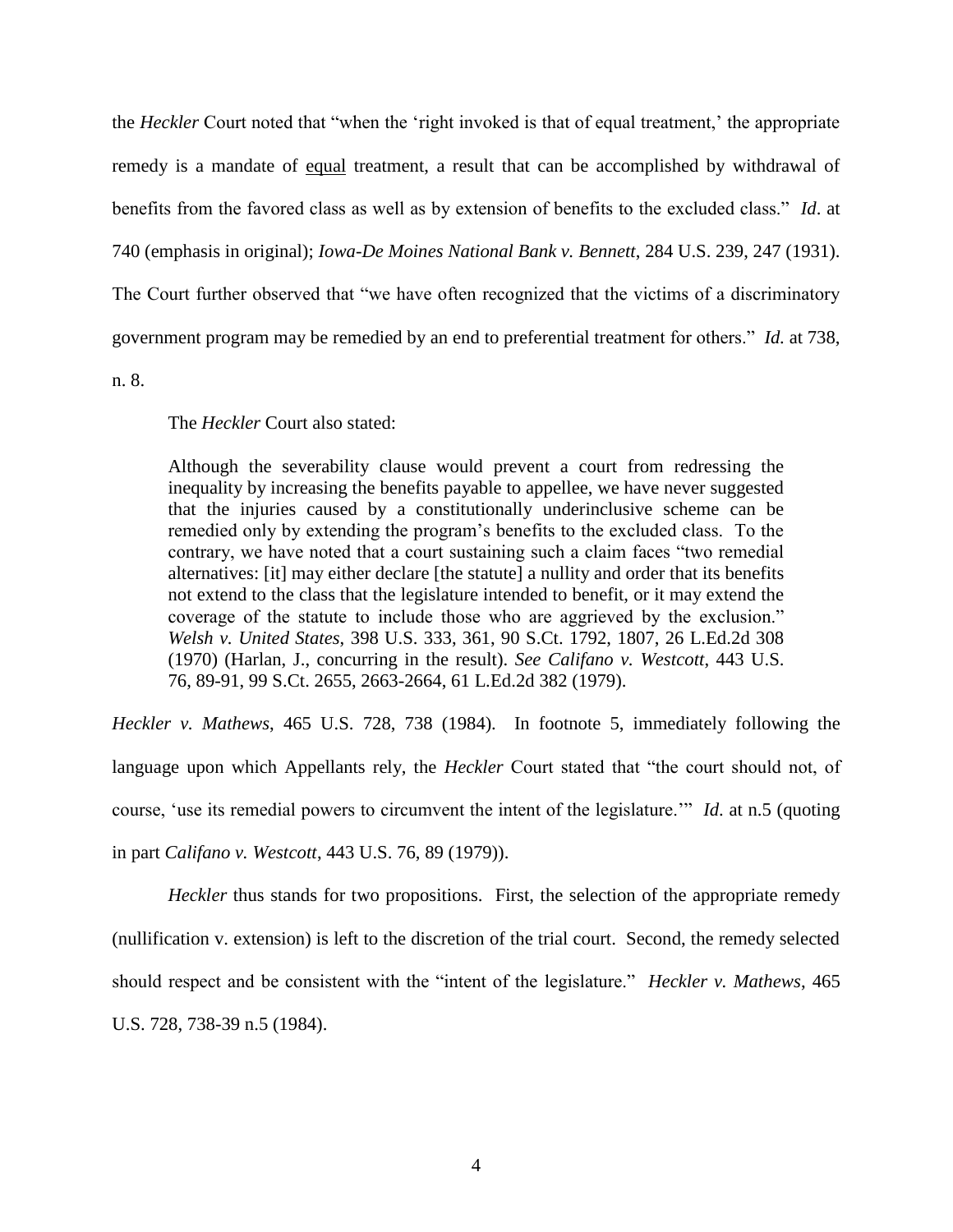#### **B. Legislative intent regarding three-tier law.**

Judge Dow correctly observed that the judicial function was not to choose the best policy, but the one most likely to reflect the choice that the legislature would have made if it had been compelled to do so. (SA 35, Short Appendix to Appellant"s Brief). The "minimal damage" approach, articulated by the *Beskind* Court and accepted by Judge Dow, is an application of this approach. *See also Costco*, 407 F.Supp. 2d 1247, 1256 (D. Wash. 2005) (cited in Judge Dow"s decision). "Minimal damage" is another articulation of the presumption that the legislature would have chosen to keep the bulk of its statutory regime and would have abandoned what was less important to it.

A review of the general structure and history of Illinois' alcoholic beverage regulatory system makes clear that nullification rather than extension is the remedy most consistent with the legislative goal to effectuate "sound and careful control and regulation of alcoholic beverages" and the remedy least disruptive to the regulatory structure. Specifically, the three-tier system prohibits vertical integration and mandates separation of the alcoholic beverage industry into separate tiers: suppliers, distributors, and retailers. The system facilitates the enforcement of trade practice rules by which the state restricts the pursuit of the profit motive in order to limit the stimulation of alcoholic beverage sales which would otherwise threaten temperance. The aim is moderation in the sale of alcoholic beverages to promote moderation in their consumption. States regulate to control certain aggressive competitive practices, including, particularly, tiedhouse arrangements, that had characterized pre-Prohibition alcoholic beverage distribution and sale. $4$ 

l

<sup>&</sup>lt;sup>4</sup> As described in Toward Liquor Control, written as a text for state legislatures considering post-Repeal regulation: "The tied house system had all the vices of absentee ownership. The manufacturer knew nothing and cared nothing about the community. All he wanted was increased sales." R.B. Fosdick & A.L. Scott, Toward Liquor Control, at 43 (1933).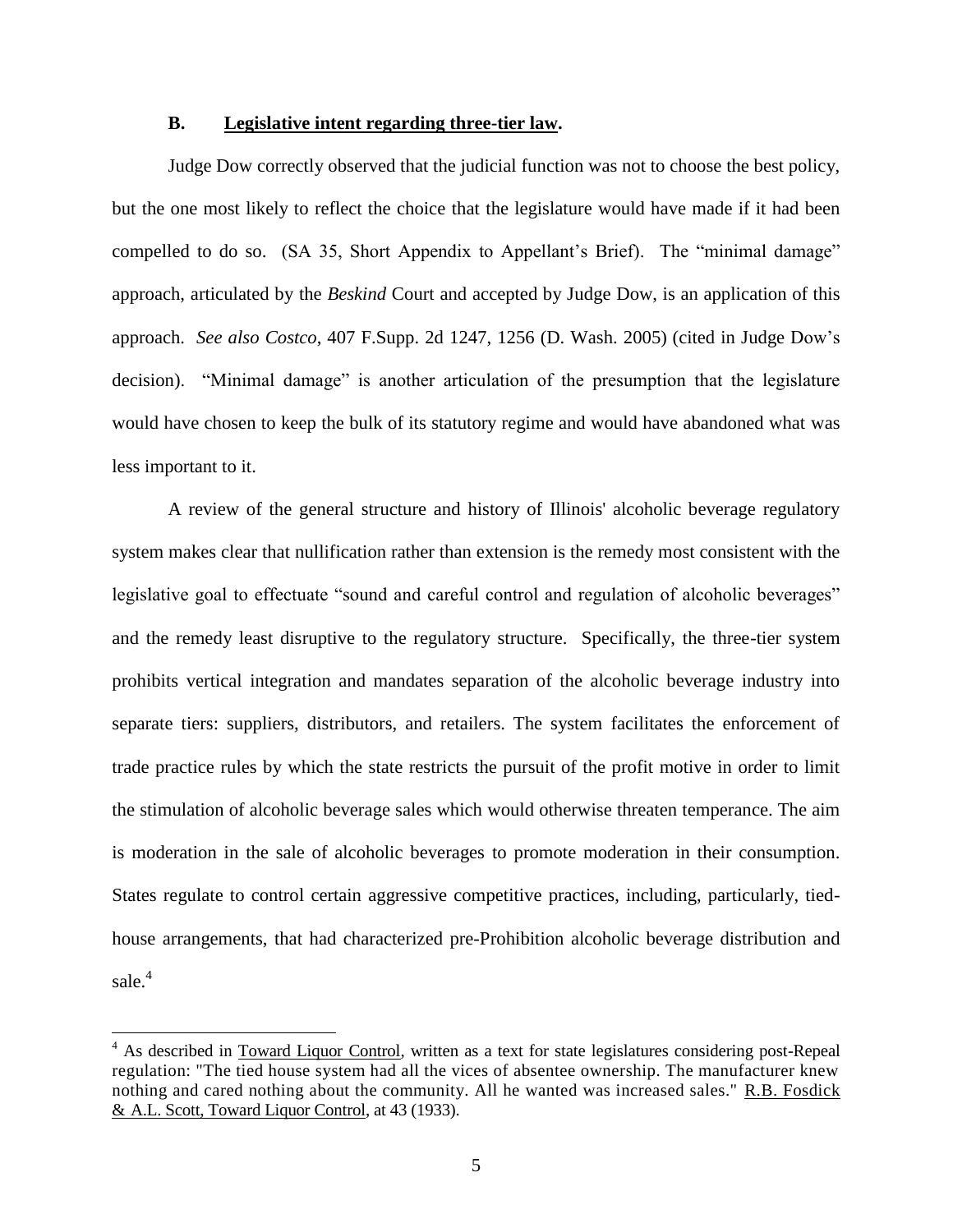As recently expressed by Michele Simon, Research and Policy Director of Marin Institute, in her testimony to the House Judiciary Committee:

Maintaining the integrity of the three-tier alcohol control system is necessary for insuring the health and safety of the public. The three-tier system insures that alcoholic beverages are distributed and sold in a responsible manner . . . . The three-tier system creates a structure that ensures that the State has adequate oversight of alcohol sales. It is in this way that the three-tier system helps prevent aggressive and abusive marketing and sales techniques, as well as encourage moderation.

Testimony of Michele Simon. *See* <http://judiciary.house.gov/hearings/pdf/Simon100929.pdf>.

Illinois introduced a three-tier system for the sale of spirits and wine in 1947. It did not do so with beer at that time probably because beer was still a very local industry with scores of breweries selling their own beer directly to local retailers and consumers. In 1982, however, Illinois clearly extended the three-tier system to beer with the creation of the non-resident brewer's license. At that time, the brewing industry was rapidly consolidating, a process which has continued to the extent that ABI now accounts for the sale of over 37% and MillerCoors accounts for the sale of over 44% of all beer sales in Illinois. Nationally, ABI accounts for approximately 50% and MillerCoors accounts for approximately 30% for all beer sales. In other words, two large brewers now account for over 80% of all beer sales in the United States. (Marin Duopoly Report) (R. 804-816, Appendix to Defendant's Response to Plaintiff's Motion for Summary Judgment). Between 1982 and 1994 a series of legislative amendments to the Illinois Liquor Control Act fortified the three tier system (Public Acts 83-1254 and 96-1367). In 1993, when Illinois licensed brew-pubs, it did not permit them to self-distribute, a manifestation of this policy of restriction applied even to small - and in-state - brewers.

The system created by Illinois assures that beer must be sold to in-state distributors who are licensed and subject to audit and enforcement by the Commission. Illinois has created a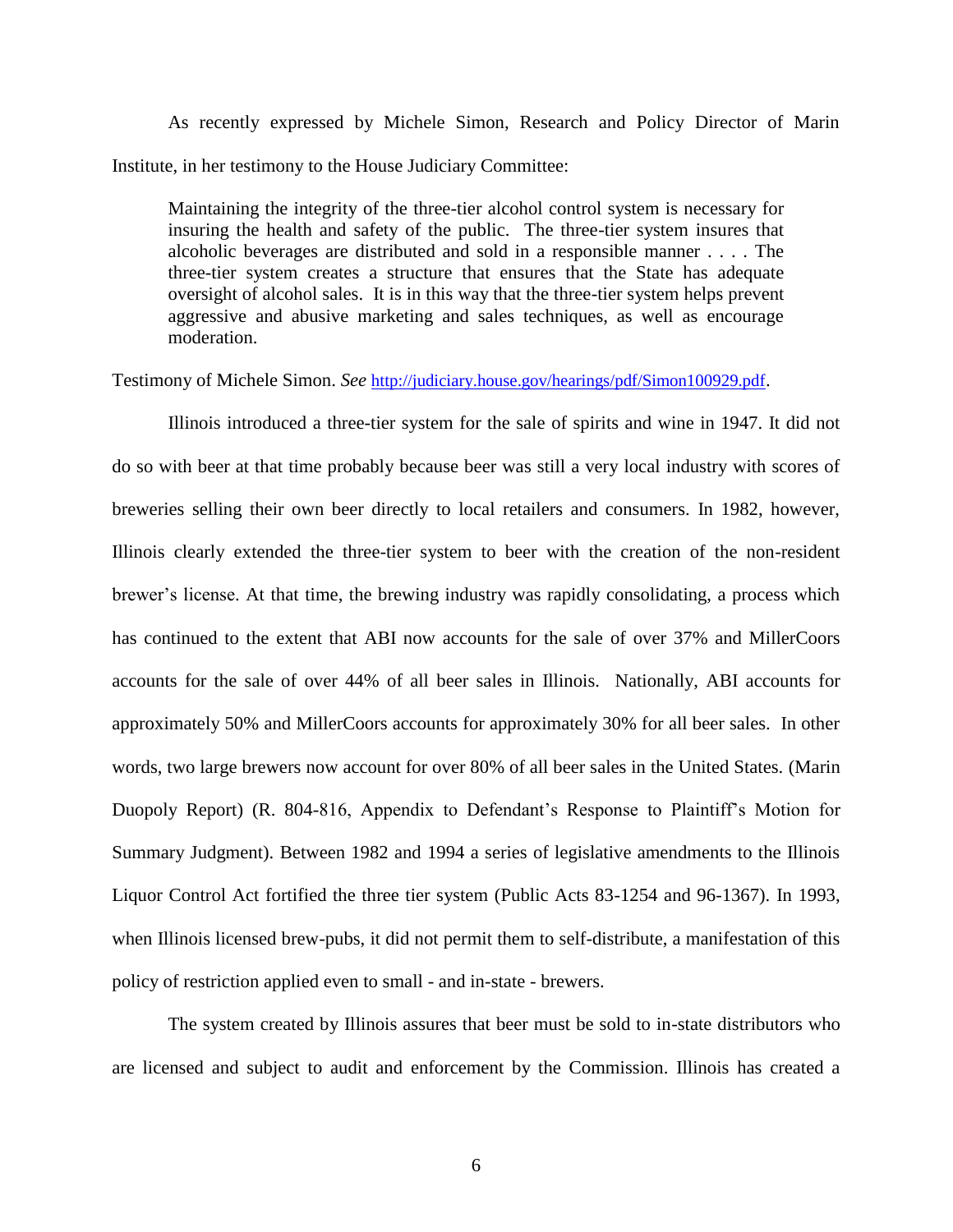transparent and accountable distribution system. It provides for retailer independence by prohibiting brewer ownership of retailers and by the insertion of distributors as a buffer between brewers and retailers. Brewers may not utilize their dominant market power to encourage excessive retail capacity, excessive sales stimulation, and cutthroat competition, all to the detriment of the state's goal of promoting temperance through maintaining orderly and wellregulated alcohol markets.<sup>5</sup>

Illinois can only investigate and enforce these provisions, of course, within its own borders. Appellants have informed the ILCC that it already can own and operate distributorships in other states. *Irene Bahr, LCC hearing* (A101). Illinois has no way of determining whether Appellants' owned and operated distributors in one or more of these states is offering special terms to a national chain retailer in return, at least in part, for privileged access to its retail

 $\overline{\phantom{a}}$ 

<sup>&</sup>lt;sup>5</sup> Illinois regulates to maintain a stable and orderly marketplace, which permits a transparent and accountable one. TPP-26 refers to "The Commission's inherent power to manage an orderly system of alcoholic beverage manufacture, delivery and sale." The Liquor Control Commission has acted repeatedly to assure that the prohibition against discrimination between retailers, against giving things "of value," can be enforced effectively. These rules are intended to be strict: "all 'of value' activities between the tiers are prohibited unless, specifically allowed..." TTP-2-11.

Illinois has many detailed procedures to assure that no retailers receive special benefits from distributors, whether initiated by distributors or by the retailers themselves. See in TTP-2(7). TTP-5-IV is replete with specific rules to assure that the law limiting credit to 30 days is enforced and enforceable, keeping sellers from providing something "of value" which would destabilize the market. TPP-9 and TPP-10 define "of value" with regard to signage. TPP-11 provides rules to control coupons and rebates to prevent "of value" violations.

Importantly, in TPP-11- IV, the Commission recognized that its "of value" rules might restrict supplier participation in the programs of "certain large retailers" who "wish to have a uniform coupon/rebate program which is regional, state-or-nation-wide." TPP-25 gives rules with regard to Stocking, Rotating and Resetting of Products. TPP-28 details Employment/Ownership Arrangements between Classes of Licensees, again to enforce the "of value" regulations, as does TPP-32, on Breaking; Replacement of Damaged or Defective Products and TPP-32 on Indirect Payments through Third-Party Arrangements (R. 1068-1116).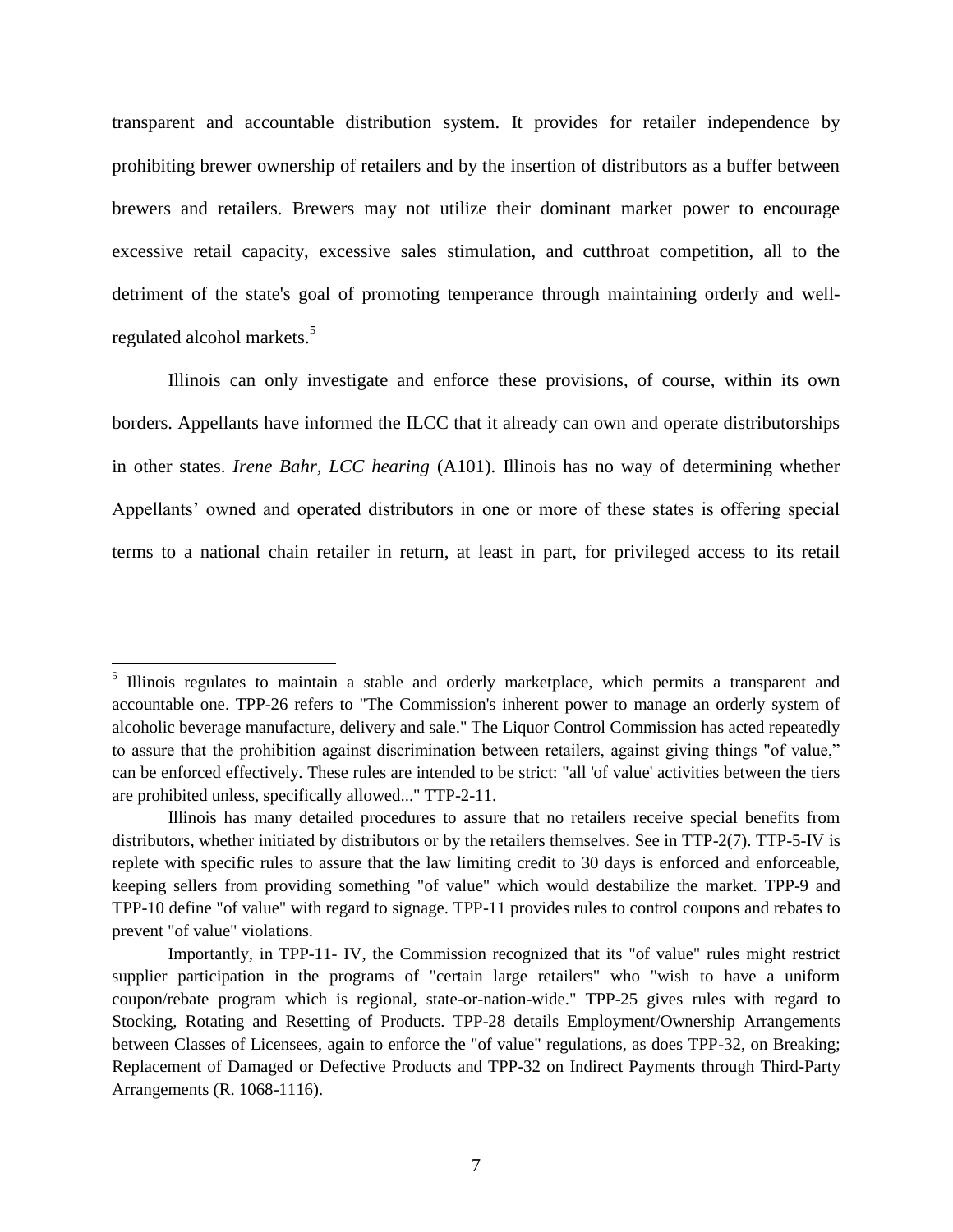accounts in Illinois.<sup>6</sup> Policing such serious violations becomes impossible when the 'subterfuge' is implemented on a multi-state basis. Effective control would be put at risk.

All the history ABI submits of legislation, LCC actions, a report of the Attorney General, or any other events occurring before 1982 is completely irrelevant. It was in that year that the LCC considered the legislature to have prohibited self-distribution by out-of-state breweries and that Wine & Spirit Distributors of Illinois ("WSDI") and ABDI submit that the legislature prohibited self-distribution by all breweries. The "grandfathering" of ABI"s distributor license after 1982 is also irrelevant; there is no due process claim before the Court.<sup>7</sup>

Judge Dow appropriately compared the importance and depth of commitment of the two policies in terms of their duration, scope, and disruption to the rest of the regulatory system if one or the other were abandoned. As Judge Dow correctly observed: "extending the selfdistribution privilege to out-of-state producers also would require more significant efforts in regard to the State"s licensing, enforcement, and tax collection scheme for beer than withdrawing the privilege from in-state producers." (SA 34, Short Appendix to Appellant's Brief).

Judge Dow, in addition, correctly rejected ABI"s argument that Illinois" post-*Granholm* direct shipping statute reflects a general policy of leveling up. (SA 29, Short Appendix to

<sup>&</sup>lt;sup>6</sup> In rejecting an assertion that distributors pricing policies "can never constitute a violation" of Illinois law, the Illinois Supreme Court underscored the importance of such "of value" supervision of prices:

<sup>&</sup>quot;A distributor might furtively grant large discounts to impermissibly influence retailers and therefore violate section 6-5. In this respect, we agree with the courts in that "[i]n some circumstances a pricing arrangement might be used as a "subterfuge" to disguise a grant of financial assistance given to create a tied house, or to obtain an exclusive sales agreement."" *Ted Sharpenter, Inc. v. Illinois Liquor Control Commission*, 119 Ill. 2d 169, 178 (1987) (reh. den. 1988) (referencing to *National Distributing Co. v. United States Treasury Dept*., 626 F.2d 997 (D.C. Civ. 1980).

<sup>&</sup>lt;sup>7</sup> Whatever the extent of the "grandfathering" of ABI's previous activity, what ABI is now attempting is much larger in scale. ABI is also not the only large brewer that would be affected if its interpretation of Illinois law were accepted. Furthermore, any purported "grandfather" rights that ABI may have had were clearly negated by the 2005 surrender of its distributor license as a result of the sale of its distributorship. *See, 41 News, Inc. v. County of Lake*, 2010 U.S. Dist. Lexis 17448, 8-9 (N.D. Ill. February 24, 2010); *Wine & Spirits Merchandisers, Inc. v. Illinois Liquor Control Commission, 104 Ill. App. 377, 379-380* (1st Dist. 1982); H*arris v. Alcoholic Beverage Control Appeals Board*, 61 Cal 2d 305 (1984).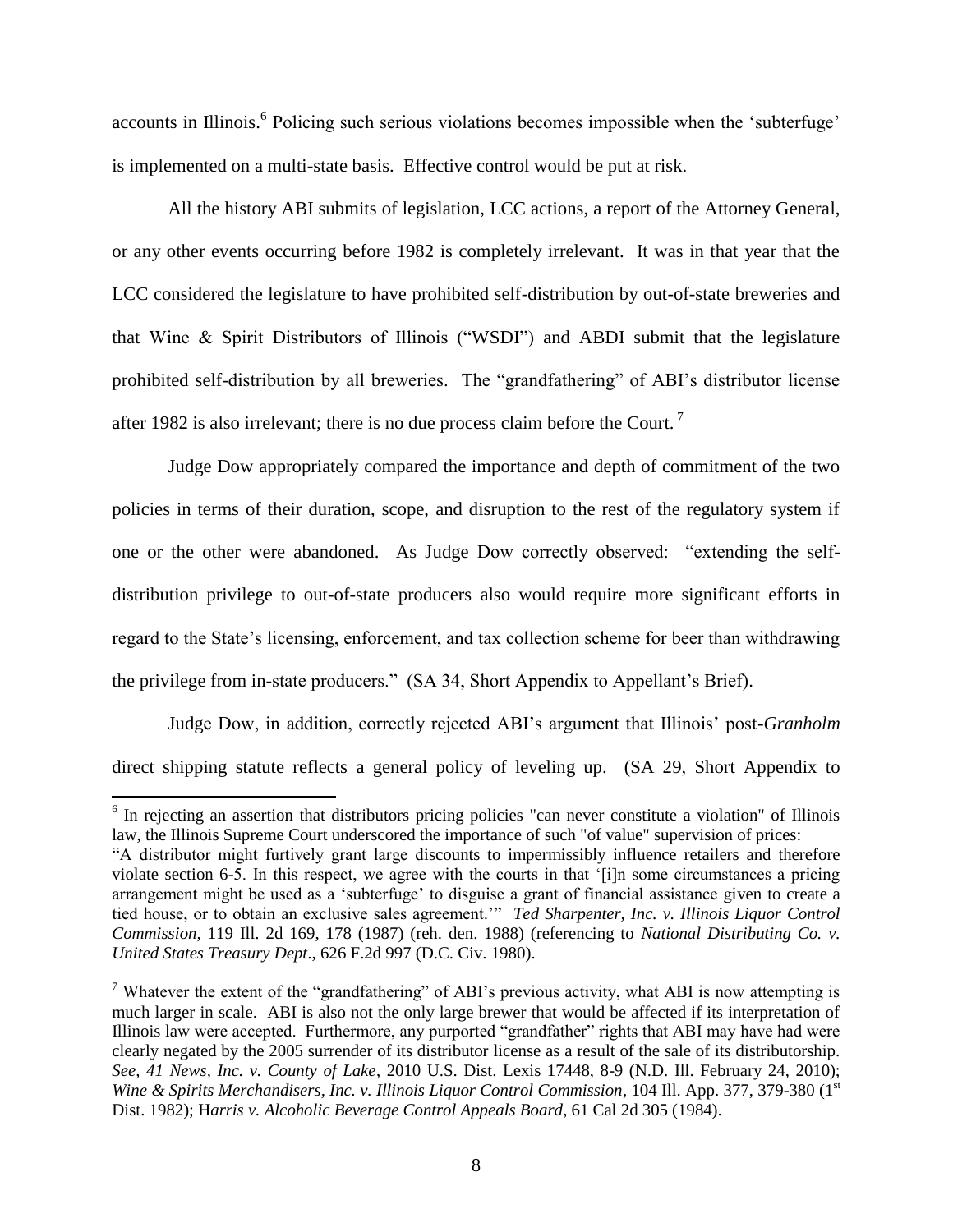Appellant"s Brief). The legislature did not opt for a general extension of direct shipping privileges to all wineries, whether in or out of state, but only to small wineries producing no more than 25,000 gallons. Such an act cannot support an inference that the legislature would want to dismantle its regulatory system and permit all brewers, of any size, to self-distribute.

As interpreted by the LCC, the Liquor Control Act reflects a strong commitment to prohibiting out-of-state self-distribution – which really reflects the fear that large brewers, all of whom happen to be out of state, could threaten the effectiveness of state trade practice regulation if they were allowed to self-distribute. This policy goes back at least prior to 2001 when Miller surrendered its distributor license. Furthermore, this policy was, as the District Court observed, the subject of a lengthy adversarial review by the LCC at the hearing requested by ABI. The LCC concluded this reexamination by reaffirming its interpretation of state law and its view that this policy is important.

The commitment to permitting self-distribution by small, in-state brewers is much weaker. The LCC has only very recently permitted self-distribution by two very small in-state breweries, in 2009, in one instance, and in 2010 in the other. The policy is of very brief duration. Furthermore, this policy has not been carefully reviewed or evaluated in any public hearing.

As Judge Dow noted, the prohibition against self-distribution is focused on the threat to control posed by large brewers. The prohibition has an important purpose. It prevents the world"s largest brewer from implementing a strategy of vertical integration which would undermine regulatory control and market stability. If such control and stability is weakened, the sale of liquor cannot be effectively constrained, which would ultimately threaten temperance and public health and safety. In contrast, the policy objectives underlying the short-lived law which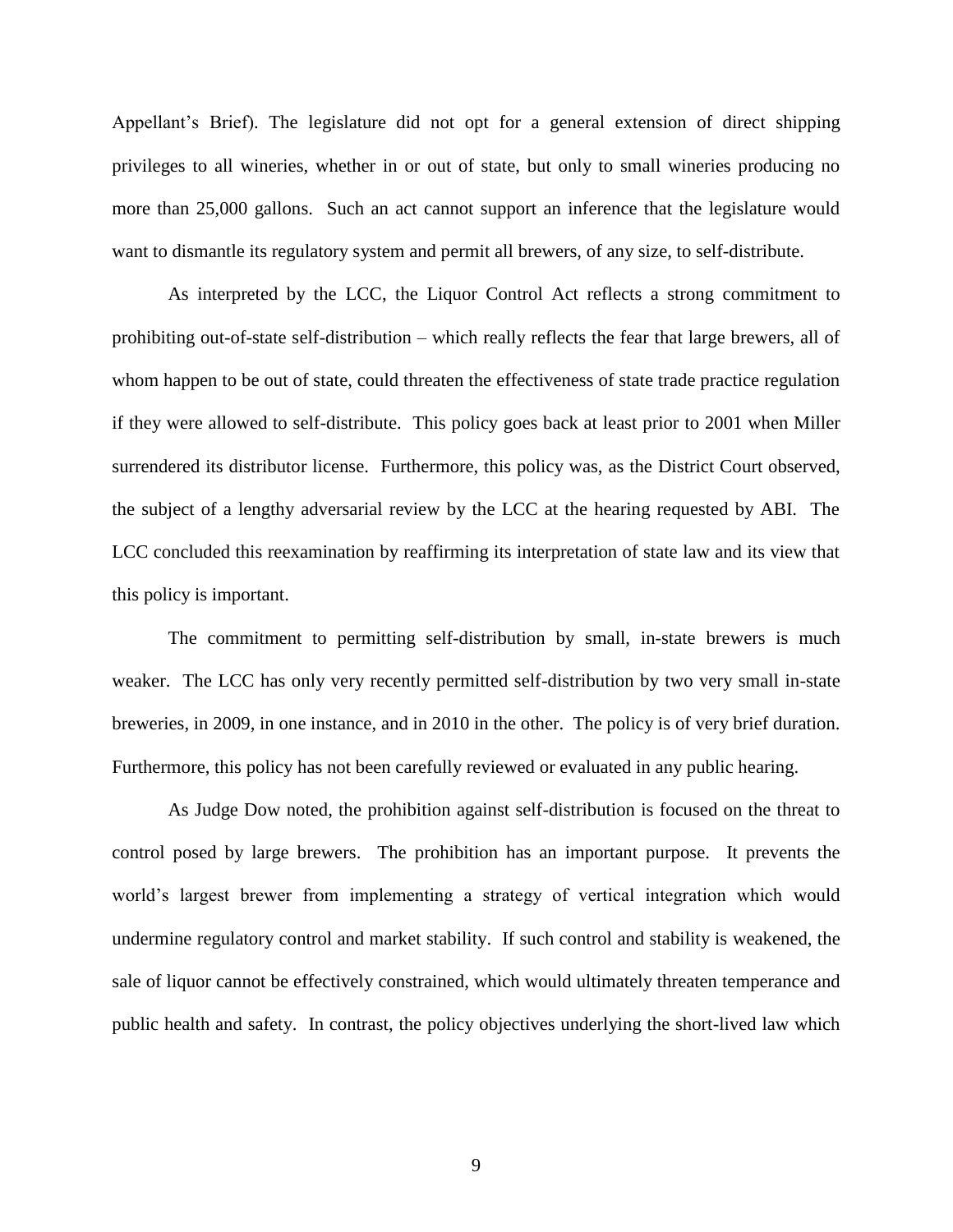permitted two tiny breweries to self-distribute are not clear. The state"s stake in this law, as implemented to date by the LCC, appears trivial; its decision almost off-handedly reached.

Permitting these two tiny brewers to self-distribute has no effect on reducing ABI"s sales in Illinois, nor was it conceivable that it might do so. This belies any suspicion that the law was intended to shift the proportion of sales between in-state and out-of-state products. The prohibition against self-distribution exists in most states and becomes increasingly important as brewer consolidation continues. Judge Dow correctly determined that the three-tier distribution system was the more important policy to the legislature and that leveling down would cause less damage to the totality of the Illinois regulatory system.

## **C. Stay of Order.**

In deference to "the importance of 'comity and harmony' in understanding the delicate task that federal courts from time to time must perform in conforming state law to constitutional command," Judge Dow took one further step – he stayed enforcement of his Order in order "to provide an opportunity for the General Assembly to act on this matter if it so desires." (*Memorandum & Order* (SA 34 & 35, Short Appendix to Appellant"s Brief). In doing so, he specifically noted the special status of state liquor regulations which implicate "legislative judgments with respect to temperance, public safety, taxation, licensing, and consumer protection, which courts are not as well equipped to make." *Id*. at 35.

#### **D. No abuse of discretion.**

Other courts have recognized that restriction, rather than extension, is normally the preferred remedy in the event of a constitutionally impermissible exception to the three-tier system being granted only to in-state producers. The general default position with alcoholic beverage regulation is restriction, not permission.

10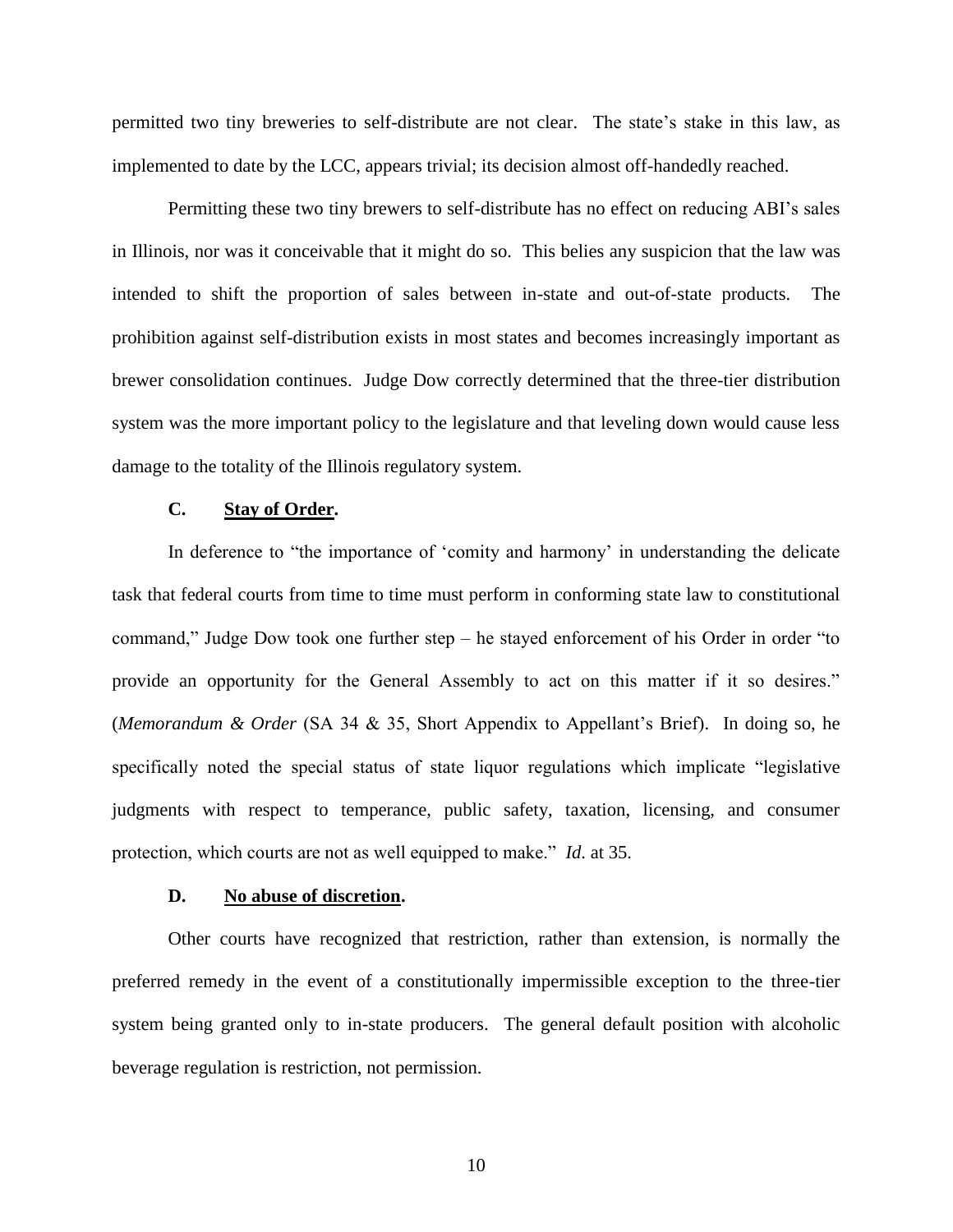In *Action Wholesale Liquors v. Oklahoma Alcoholic Beverage Laws Enforcement Commission*, 463 F.Supp. 2d 1294 (2006), the U.S. Court for the Western District of Oklahoma struck down state constitutional and statutory provisions permitting Oklahoma winemakers, but not out-of-state winemakers, from selling direct to retail. The Court stayed its Order so that the people of Oklahoma and the Legislature had an opportunity to fashion a remedy for the constitutional violation. If they failed to act, however, the Court made clear that it would impose nullification as the appropriate remedy.

Finally, to make sure there is no uncertainty regarding the nature of any future judicial remedy which the court will put in place should the Oklahoma Legislature fail to act, the court states here its conclusion that it would be much less disruptive to Oklahoma"s long-standing regulatory scheme to remove the exception to the three-tier system which is now unconstitutionally extended to in-state wineries, than it would be to extend the exception to all wineries. *See, Id.* (finding that it would cause less disruption to the Washington scheme to withdraw the limited exception to Washington"s long-standing three-tier system than would be caused by significantly expanding the exception, although the court stayed its judgment to allow legislation). This conclusion regarding the best judicially crafted remedy, however, is of no force or effect at this time.

*Id.* at 1307.

Similarly, in *Costco Wholesale Corp v. Hoen*, 407 F.Supp. 2d 1247 (2005), the U.S.

District Court for the Western District of Washington struck down statutes permitting domestic

producers of alcohol, but not out-of-state producers, from selling direct to retail. The trial court

explained its adoption of the nullification remedy.

In this case, the remedy proposed by Defendants would appear to create the "minimum damage" to the existing statutory and regulatory scheme in Washington. Defendant's remedy would require portions of only two statutory provisions (RCW 66.24.170(3)) and (RCW 66.24.240(2)) to be invalidated. By contrast, a proposed order submitted by Costco would require six statutory provisions to be amended in order to extend the self-distribution privilege to outof-state producers. (RCW 66.12.030(2), 66.28.070(1), 66.24.170(3), 66.24.206;  $66.24.240(2)$ , and  $66.24.270$ ). Defendant's proposed remedy would remove a limited exception to Washington's long-standing three-tier system, while Plaintiff"s proposed remedy would significantly expand this exception. Extending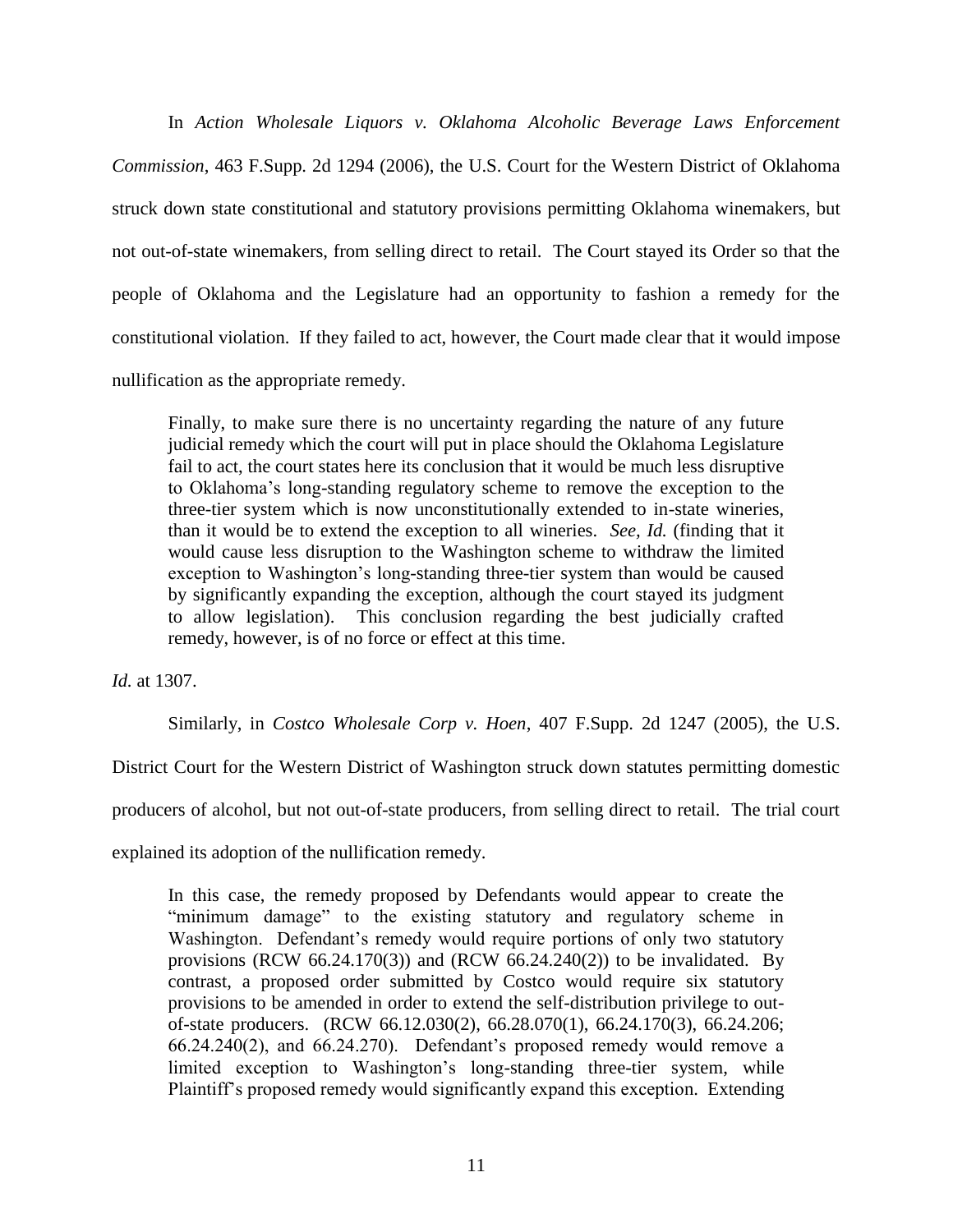\***1256** the self-distribution privilege to out-of-state producers would also require more significant changes in the State's licensing, enforcement, and tax collection efforts for beer and wine than withdrawing the privilege from in-state producers.

*Id*. at 1255-1256. Like the Oklahoma Court, and the Court below, the *Costco* Court also stayed its Order so that the Legislature could fashion its own remedy.

Judge Dow discussed at length and cited with approval the Fourth Circuit case of *Beskind v. Easley*, 325 F.3d 506 (4<sup>th</sup> Cir. 2003). In *Beskind*, the District Court struck down as violative of the commerce clause North Carolina laws which permitted in-state wineries to ship direct to consumers but prohibited out-of-state wineries from doing so. The District Court imposed the remedy of extension to rectify the constitutional violation. On appeal, the Fourth Circuit reversed on the issue of remedy and adopted nullification holding as follows:

"Finally, we can accept a presumption that North Carolina would want to uphold and preserve all of its ABC laws against constitutional challenges. Accordingly, when presented with the need to strike down one or more of those laws as unconstitutional, we can assume that North Carolina would wish us to take the course that least destroys the regulatory scheme that it has put into place pursuant to its powers under the Twenty-first Amendment. *See North Dakota*, 495 U.S. at 433, 110 S.Ct. 1986 (plurality opinion) ("Given the special protection afforded to state liquor control policies by the Twenty-first Amendment, they are supported by a strong presumption of validity and should not be set aside lightly"). And as a matter of comity and harmony, we are duly bound to give effect to such a policy, disturbing only as much of the State regulatory scheme as is necessary to enforce the U.S. Constitution. When applying this "minimum-damage" approach, we have little difficulty in concluding that it causes less disruption to North Carolina's ABC laws to strike the single provision-added in 1981 and creating the local preference-as unconstitutional and thereby leave in place the three-tiered regulatory scheme that North Carolina has employed since 1937 and has given every indication that it wants to continue to employ.

*Id.* at 519.

As noted by the Fourth Circuit, the very first provision of North Carolina liquor laws, (§18B-100), explicitly states that the ABC laws "shall be liberally construed to the end that the sale, purchase, transportation, manufacture, consumption, and possession of alcoholic beverages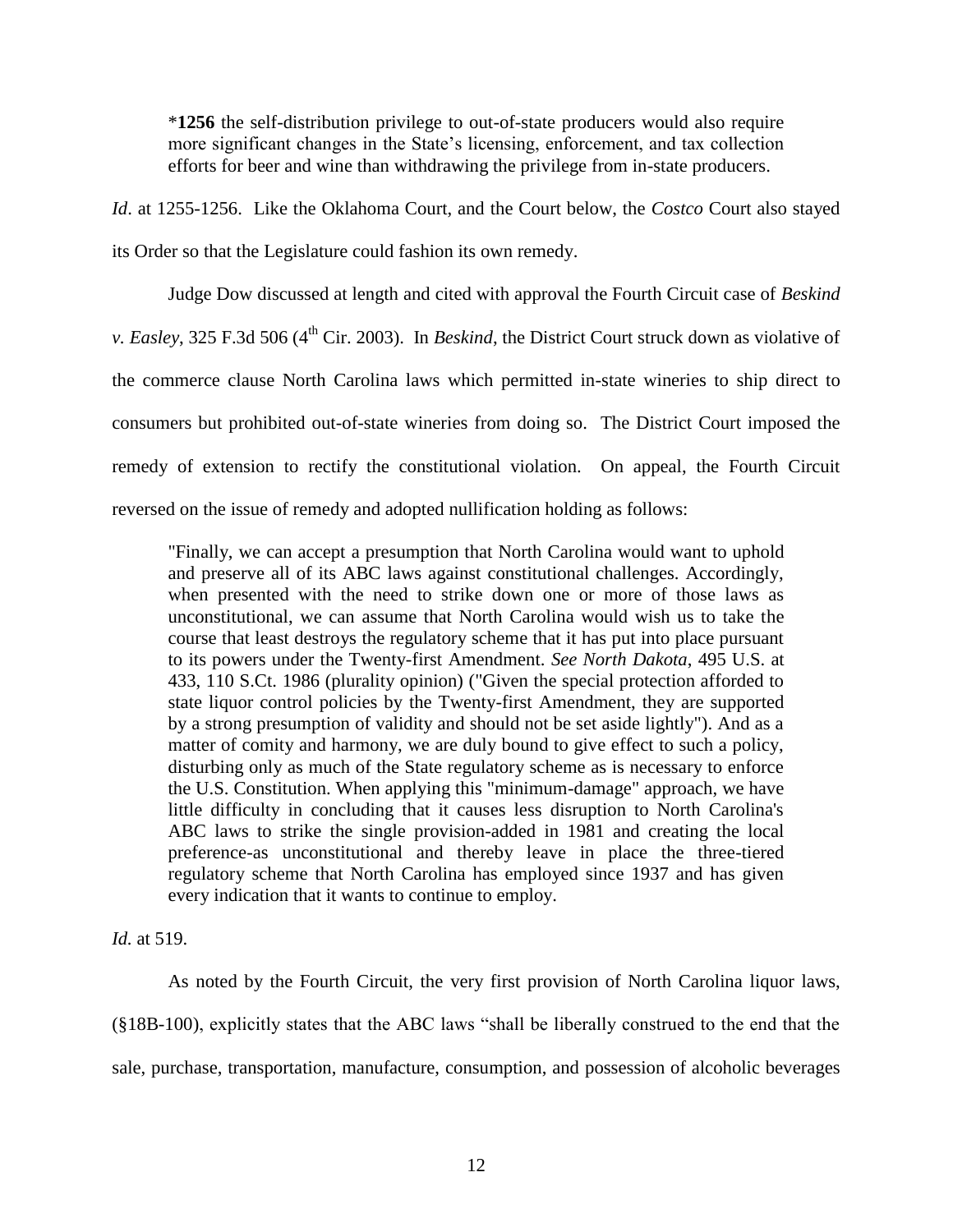shall be prohibited except as authorized in this Chapter." The Illinois statutory proscription of all commercial activity in alcoholic beverages that is not explicitly licensed similarly reflects a default position of restriction rather than permission. Leveling down conforms to this legislative policy.

This Court is to review the trial court"s determination of which of the two constitutionally incompatible choices – permitting self-distribution for in-state brewers, but prohibiting it for outof-state ones – would have been the one chosen by the Illinois legislature if it had known that this was impermissible: that it only could choose either a three-tier system or self-distribution for both in- and out-of-state brewers. The trial court correctly asked which choice is more compatible with the overall regulatory structure and causes less damage to it. The only question is whether this constitutes an abuse of discretion. Clearly it does not.

ABI is not arguing that the Illinois legislature would choose, if compelled, to extend selfdistribution. Instead, ABI argues that the legislature actually did choose to permit selfdistribution by all brewers. This argument must be rejected. ABI"s entire dormant commerce clause claim was predicated on the polar opposite argument, namely that Illinois law permits instate brewers to self-distribute but prohibits out-of-state brewers from doing so. Federal court jurisdiction is based exclusively upon federal question jurisdiction to consider the dormant commerce clause claim. If, as ABI now contends, there is no discrimination embodied in Illinois law between in-state and out-of-state brewers, then there would be no constitutional claim and no basis for federal jurisdiction. Accordingly, whether on the basis of *Pennhurst* or estoppel, ABI cannot argue, in challenging the law"s constitutionality, that Illinois law discriminates between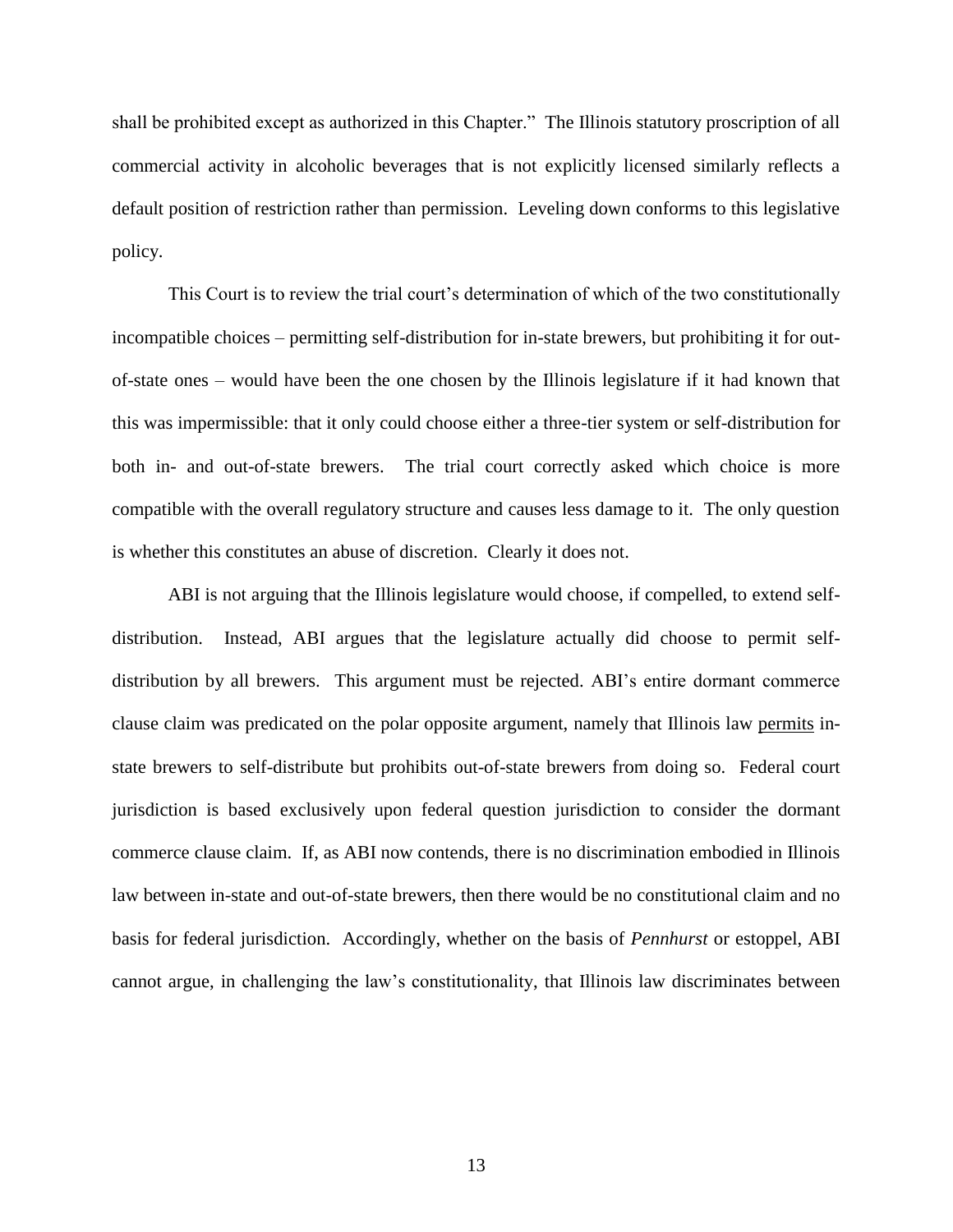in-state and out-of-state brewers and then argue, in the remedy phase, that it does not. Judge Dow correctly rejected this sophistry and conducted the appropriate inquiry under *Heckler*. 8

Three different interpretations of Illinois law were presented to Judge Dow. ABI argued that state law had always permitted both in- and out-of-state brewers to self-distribute. WSDI, supported by ABDI, maintained that self-distribution was prohibited for both in - and out-of-state brewers. The LCC declared that self-distribution was permitted for in-state brewers, but prohibited for out-of-state brewers. Only this last interpretation gave rise to a federal constitutional claim. The interpretations of ABI, WSDI, and ABDI only gave rise to state statutory claims. Such claims were closed to the federal courts by *Pennhurst.* Because ABI"s constitutional claim, and the Court"s jurisdiction, is predicated on the interpretation of Illinois law propounded by the LLC, ABI's inconsistent interpretations and its argument for extension must be rejected.

In footnote 16 of its Opinion, the Court pointed out that Appellants were asserting a different and inconsistent interpretation of the Act with respect to remedy. Judge Dow made clear that Appellants had been "hoist on their own petard." He took issue with Appellants" assertion that they did "not seek to modify any provisions of the Liquor Control Act (and consequently that accepting their remedy will not do violence to the statute) . . ." (SA 34, Short Appendix to Appellant's Brief).<sup>9</sup> Most importantly, he was persuaded that Appellants'

 $\overline{\phantom{a}}$ 

<sup>8</sup> If ABI's statutory interpretation were adopted, it would have the effect of negating the court's basis for jurisdiction. In these circumstances, if there were to be any reconsideration of the meaning of Illinois law, such as ABI invites this Court to undertake, it should be undertaken by the state court, as both *Pennhurst* and *Pullman* instruct. In addition, any reexamination of Illinois law must also consider the argument, presented below by WSDI and supported by ABDI, that the Illinois regulatory regime in fact prohibits all brewers self-distribution.

Appellants may be judicially estopped from arguing inherently contradictory interpretations of the Act in the constitutional and remedial phases. As noted by the Seventh Circuit: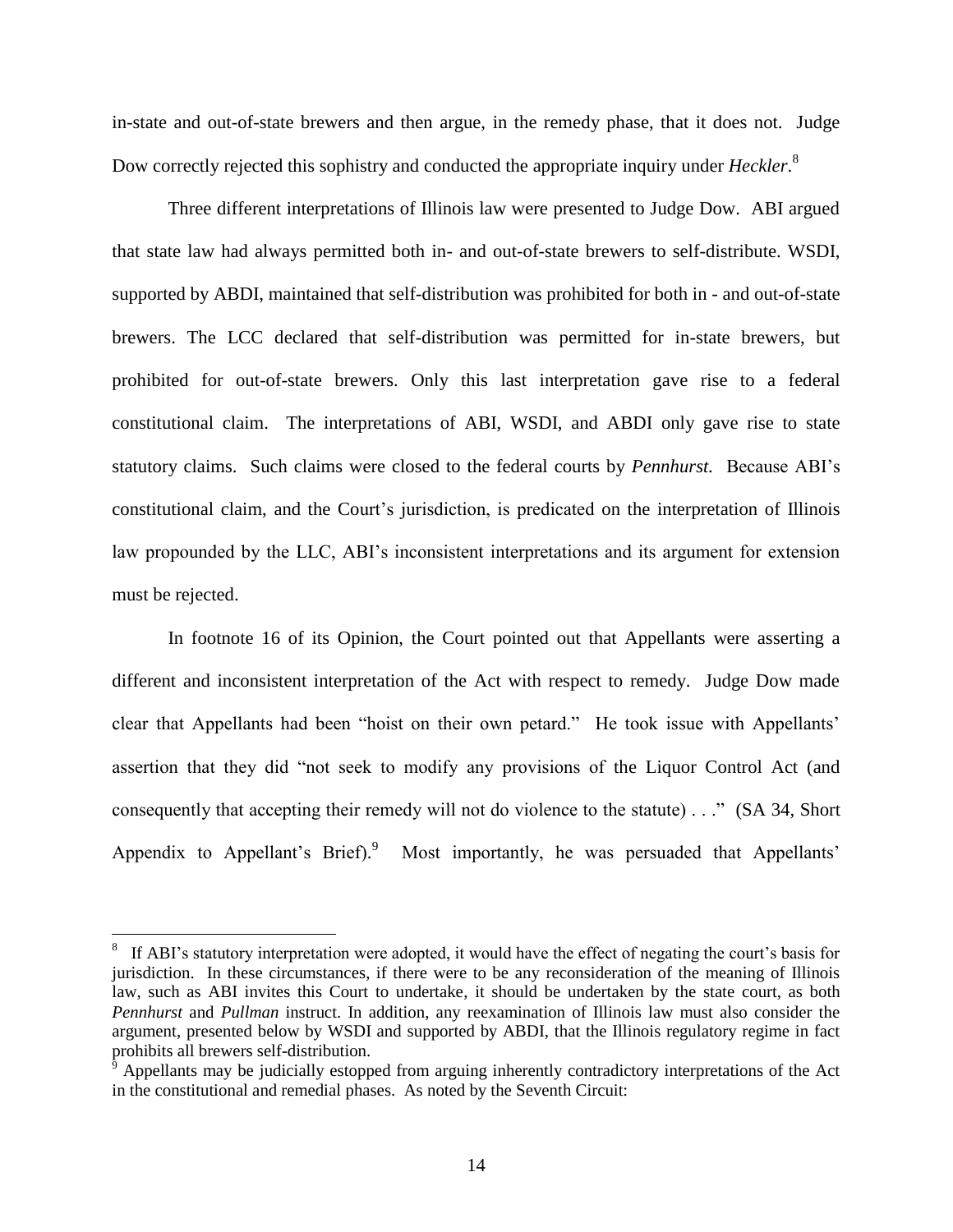"proposed remedy would significantly expand the exception far beyond the three licenses that the Commission has granted in the past fifteen months" and thereby create the "disruption to the statutory scheme" that *Heckler* analysis is intended to avoid.

The only question before Judge Dow was the nature of the hypothetical severability clause. Would the Illinois legislature have chosen to preserve the permission granted to in-state brewers by extending it to out-of-state ones? Or, to the contrary, would the legislature have chosen to maintain the separation of the tiers by extending the self-distribution prohibition for out-of-state brewers to in-state ones?

*Heckler*'s call to consider "the intensity of commitment to the residual scheme" and "the degree of potential disruption of the statutory scheme," more simply put, asks the court to determine which of the constitutionally incompatible provisions the legislature would have given up if it had understood that it could not have its cake and eat it too. Was the benefit provided to in-state entities so important that the legislature would have preserved it by extending the benefit to out-of-state entities as well? On the other hand, would such an extension so damage the overall regulatory structure so much that the legislature, to the contrary, would have determined to withdraw the benefit from in-state entities rather than it make it generally available.

 $\overline{\phantom{a}}$ 

Judicial estoppel is a doctrine intended to prevent the perversion of the judicial process. *Edwards v. Aetna Life Ins. Co.*, 690 F.2d 595, 599 (6<sup>th</sup> Cir. 1982). It is to be applied where "intentional self-contradiction is being used as a means of obtaining unfair advantage in a forum designed for suitors seeking justice," *Scarano v. Central R. Co.*, 203 F.2d 510, 513 (3d Cir. 1953), to prevent litigants from "playing fast and loose with the courts." *Id*. "Where a party assumes a certain position in a legal proceeding, and succeeds in maintaining that position, he may not thereafter, simply because his interests have changed, assume a contrary position." *Davis v. Wakelee*, 156 U.S. 680, 689, 15 S.Ct. 555, 558, 39 L.Ed. 578 (1895). The doctrine of estoppel is intended to protect the courts rather than the litigants, so it follows that a court, even an appellate court, may raise the estoppel on its own motion in an appropriate case. *Allen v. Zurich Ins. Co.*, 667 F.2d 1162,  $1168$  n.5 (4<sup>th</sup> Cir. 1982).

*Matter of Cassidy*, 892 F.2d 637, 641 (7<sup>th</sup> Cir. 1990). In *Cassidy*, the Court held that application of the doctrine is appropriate "where a clearly inconsistent position is taken" and where the party to be estopped convinced the court of its position. Both requirements appear to be satisfied here.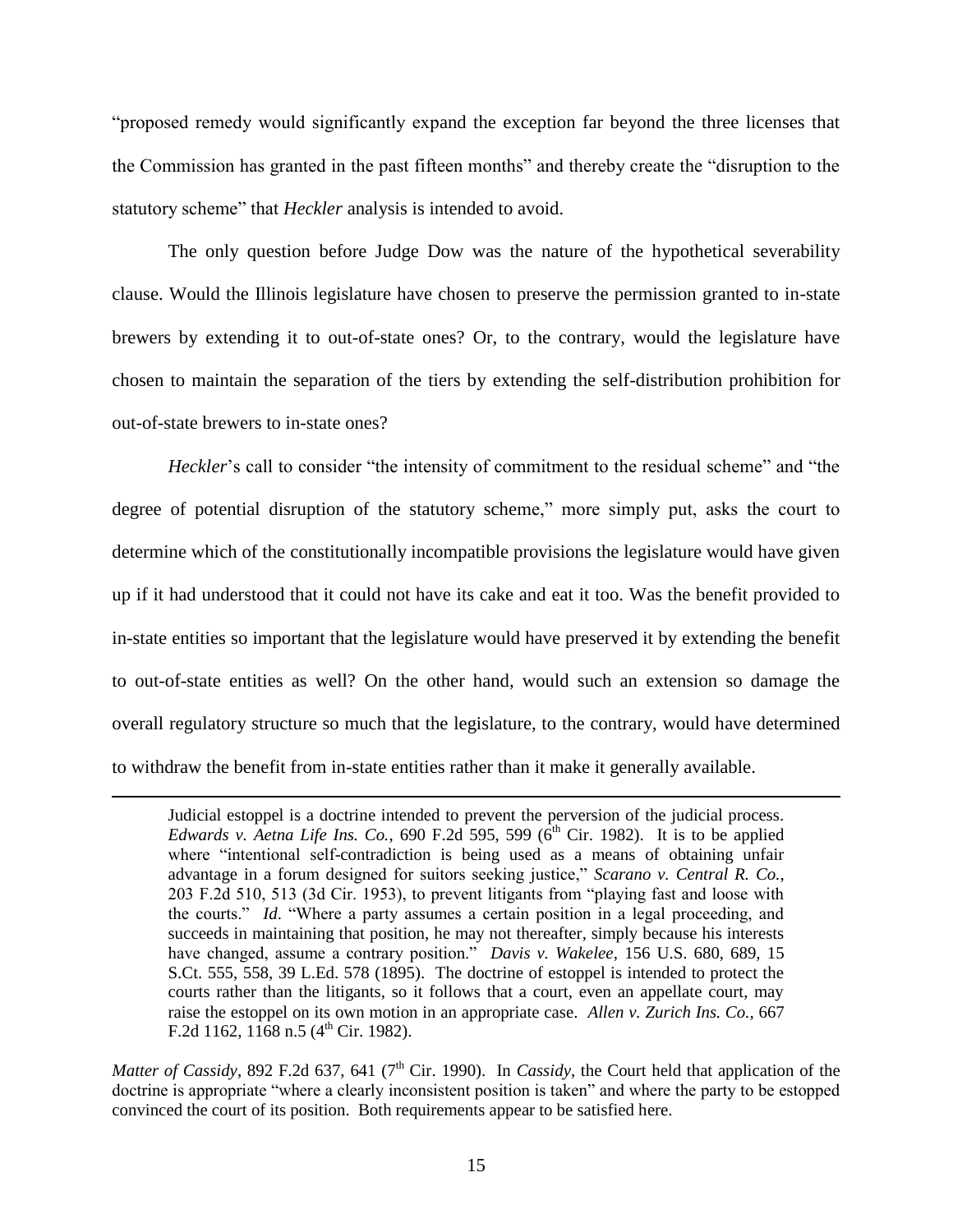Judge Dow decided that the legislature would have chosen to make the self-distribution

ban universal. His decision was not an abuse of his discretion. It was indeed correct.

## **IV. Conclusion.**

For the foregoing reasons, *Amici* request that the District Court decision be affirmed in all respects.

Respectfully Submitted,

Dated: June 1, 2011 HERMAN BODEWES  *Counsel of Record* Melissa G. Steward [GIFFIN, WINNING, COHEN &](http://pview.findlaw.com/view/2319414_1)   [BODEWES, P.C.](http://pview.findlaw.com/view/2319414_1) 1 West Old State Capitol Plaza, Suite 600 Springfield, Illinois 62701 (217) 525-1571

> Of Counsel: MICHAEL D. MADIGAN MADIGAN, DAHL & HARLAN, P.A. 222 South Ninth Street, Suite 3150 Minneapolis, Minnesota 55402 (612) 604-2000

STEPHEN M. DIAMOND 1140 Asturia Avenue Coral Gables, Florida 33134 (305) 569-9882

*Counsel for Amici Curiae Associated Beer Distributors of Illinois and Marin Institute*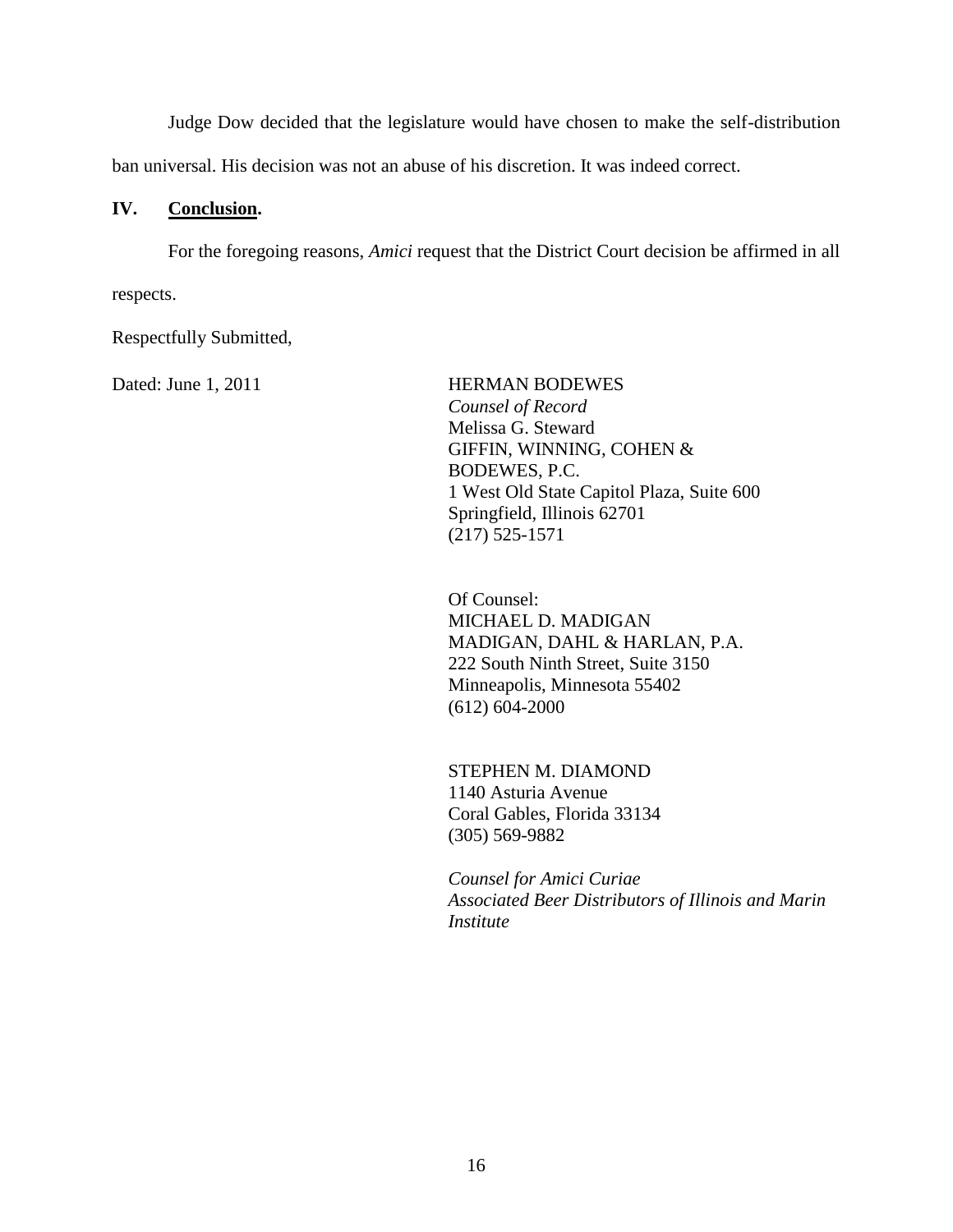## CERTIFICATE OF COMPLIANCE WITH RULE 32(a)

1. This brief complies with the type-volume limitation of Fed. R. App. P. 32(a)(7)(B) because this brief contains 5,265 words, excluding the parts of the brief exempted by Fed. R. App. P. 32(a)(7)(B).

2. This brief complies with the typeface requirements of Fed. R. App. P. 32(a)(5) and the type style requirements of Fed. R. App. P. 32(a)(6) because this brief has been prepared in a proportionally spaced typeface using Microsoft Word 2003 in 12-point Times New Roman.

> /s/ Michael D. Madigan *Counsel for Amici Curiae*

*Associated Beer Distributors of Illinois and Marin Institute*